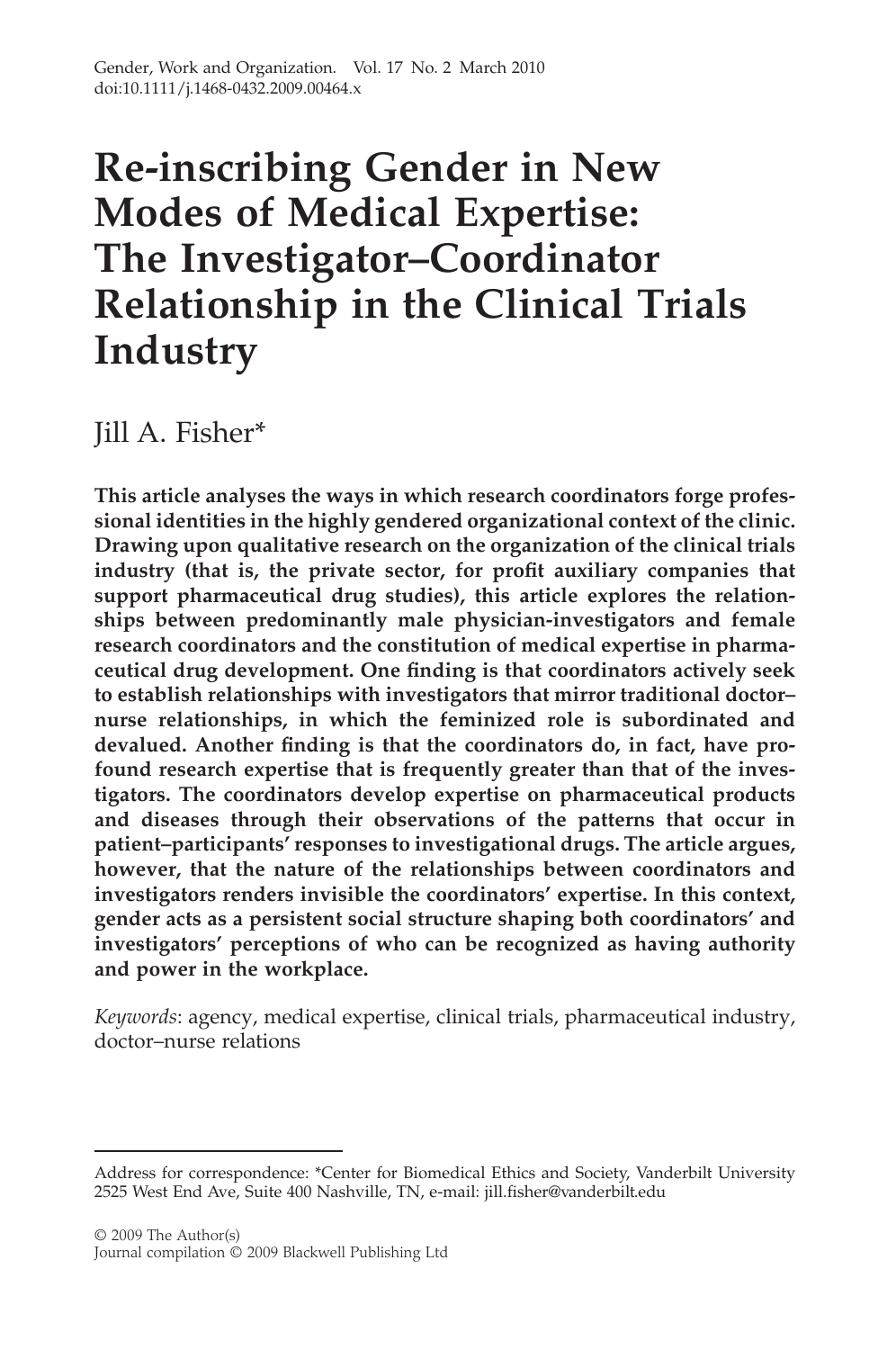How are gender inequalities reproduced in organizations serving the pharmaceutical industry? This article examines the emergent professional context of women in pharmaceutical drug development. Drawing upon research on the organization of the clinical trials industry (that is, the private sector, for profit auxiliary companies that support pharmaceutical drug studies), this article specifically explores the gendered relationships between predominantly male physician-investigators and female research coordinators. In this clinical context, research coordinators have significantly more research expertise than do investigators yet, because of the norms surrounding doctor–nurse relationships and the gendered divisions of labour in medicine, the coordinators remain subordinated to the investigators in spite of their significant clinical knowledge about drug development.

Feminist and gender scholarship has aimed to explain and challenge the modes by which women continue to be subordinated to men, even accounting for the considerable advances in opportunities available to women (for example, Lorber, 1995, 2005; Tichenor, 2005). In the workplace gender inequalities can manifest in well-known institutional forms, like the glass ceiling (Padavic and Reskin, 2002; Rosser, 2004), or in regimes of flexible work that often lead to less secure employment and lower wages (Adler, 1999; V. Smith, 1990). These and other workplace inequalities have been described as rooted in the gender subtext of organizations (Smith, 1987), or as the rules and relations that are structured to appear neutral but nonetheless disadvantage women and minorities. Formal and informal mechanisms make up the gender subtext of organizations including how successful management is defined and how promotion schedules are filtered through competency requirements (Hatcher, 2003; Rees, 2004; Rees and Garnsey, 2003). This structural view of organizations enables analyses that illustrate how power operates to maintain and reproduce persistent gender inequalities (for example, Acker, 1990; Benschop and Doorewaard, 1998; D. Smith, 1990).

By examining gender as a social structure that operates at the levels of individuals, interactions and institutions (Risman, 1998), scholars have shown how gendered identities and relations are performed and normalized. For example, Patricia Yancey Martin (2003, 2006) has argued that the formation of gender roles is an active process that is practiced at the group level through everyday interactions among colleagues of both sexes. As part of these dynamics of gender performance, some workplaces encourage women to adopt masculine managerial styles and reward them for doing so (Wajcman, 1998), particularly because those professional identities leave occupational hierarchies intact (Pierce, 1995). In other workplaces women choose to create traditionally feminized gender identities or to impose gender identities on other groups of female co-workers (Brooks and MacDonald, 2000; Kennelly, 2002). In this vein, the work of Mary R. Jackman (1994) and Gail McGuire (2000) illustrates how women who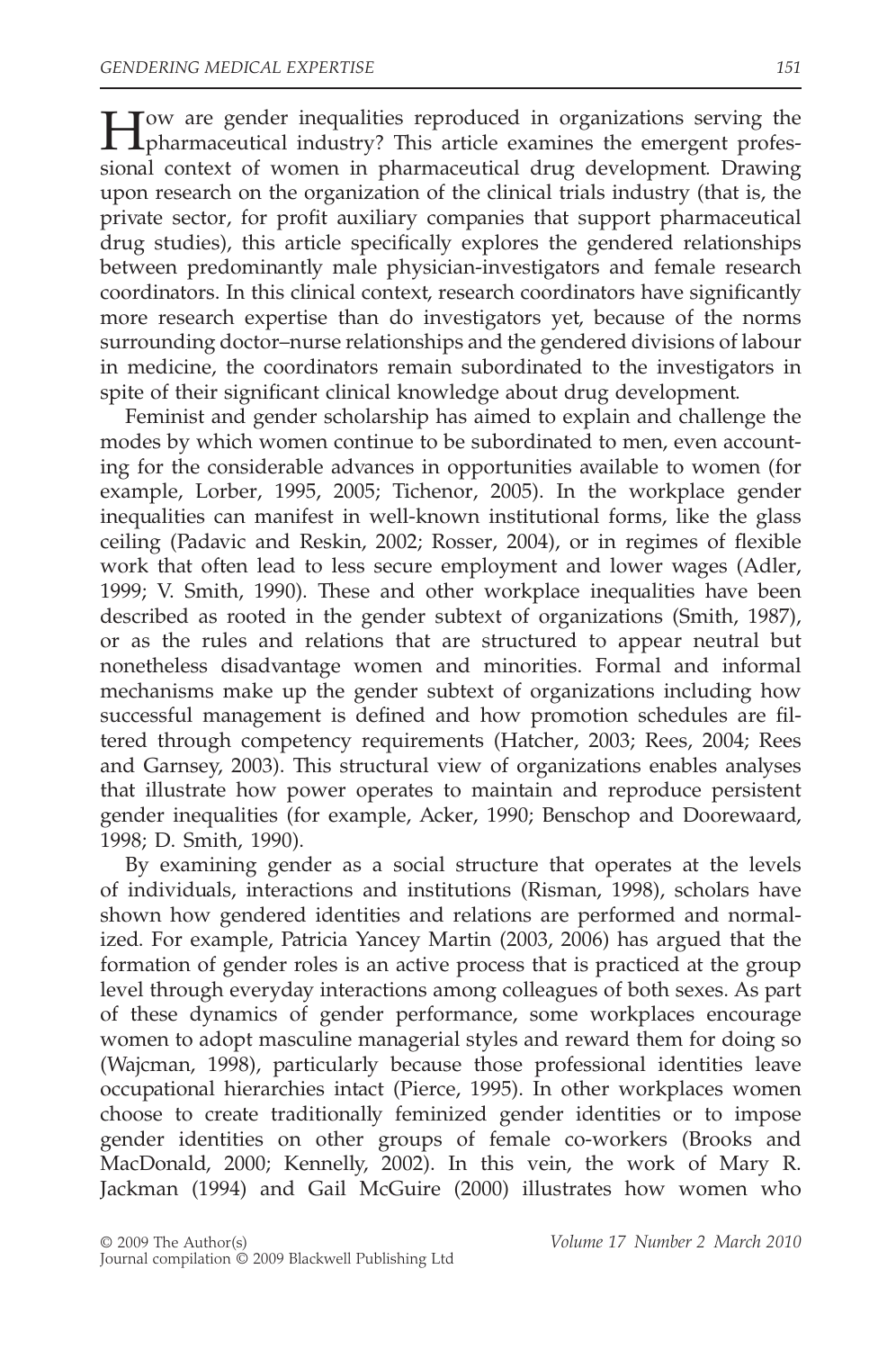successfully adopt highly feminized roles subsequently contribute to gender inequality at work.

What is particularly interesting about these scholars' explorations of gender inequality in the workplace is that they highlight the ways in which women exert their own agency to adapt to a subordinate status within their organizations. Barbara Risman (2004) has noted that subordinate adaptation comes with compensatory benefits. For example, she draws upon the work of Michael Schwalbe and colleagues (2000) to argue that women trade power in exchange for particular types of relationships with men in their families. Significant evidence also indicates that similar processes take place in the workplace, wherein women exchange status for relationships with coworkers and supervisors (Schwalbe *et al.*, 2000). Understanding this dynamic is critical for both highlighting and contesting women's continued subordinate status at work.

This article analyses the ways in which research coordinators forge professional identities in the highly gendered organizational context of the clinic. Although coordinators in the clinical trials industry gain much more knowledge through their job responsibilities than do investigators about the process and products involved in pharmaceutical clinical trials, their expertise is rarely acknowledged in the industry. In fact, investigators are commonly given credit for the insights that coordinators have about the products under development. To explain the invisibility of coordinators' expertise, this article shows that coordinators' relationships with investigators lead both groups to devalue the coordinators' knowledge and maintain a rigid gendered division of labour in the clinic. The argument here is that gender acts as a persistent social structure shaping both coordinators' and investigators' perceptions of who can be recognized as having authority and power in the workplace. The coordinators adapt to this gendered hierarchy in exchange for the compensatory benefits they receive through their relationships with the investigators.

The article begins by providing an overview of the division of labour that is associated with conducting pharmaceutical industry studies. In particular, this section describes the ways in which the job of coordinating research is feminized. Then, after outlining my research methods, I discuss the investigator–coordinator relationship by attending to the ways in which gender is practiced (Martin, 2006) and reinforced not only for investigators but also for coordinators themselves. Next, I analyse the specific types of expertise that coordinators gain through their jobs to demonstrate how their skills are perceived through a gendered lens that simultaneously ignores their contribution to pharmaceutical research and development and gives credit to investigators for the coordinators' insights. The focus throughout the article is on coordinators' agency in participating in and contributing to the gendered hierarchy of pharmaceutical research and medical expertise.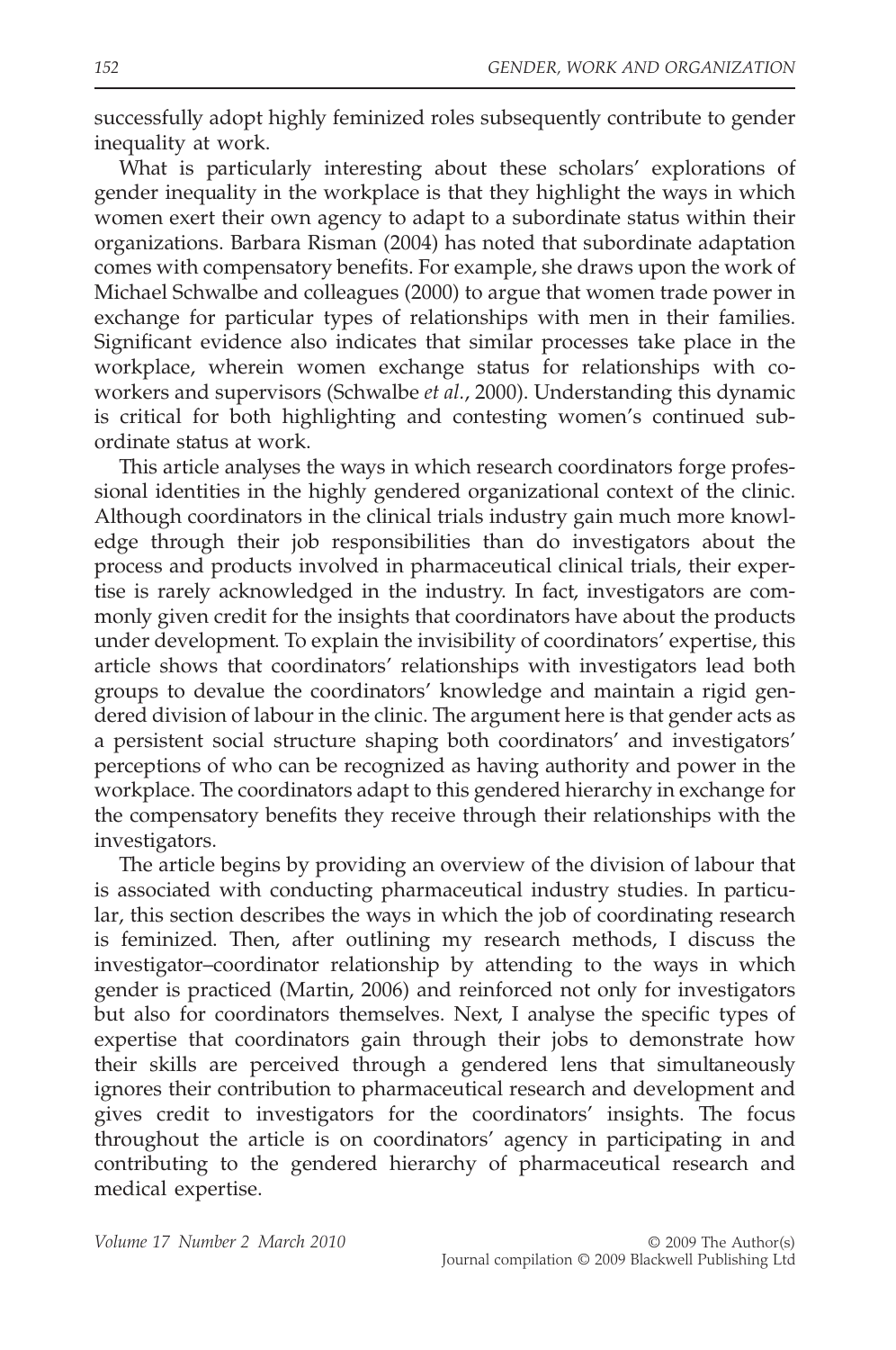# **The gendered labour of clinical trials**

The clinical trials industry in the USA is made up of thousands of for profit clinical investigative sites that range from small private practices to large dedicated research centres. Proliferating in the 1990s in response to the pharmaceutical industry's mode of outsourcing, these companies contract with pharmaceutical companies to test drugs on human subjects as part of research and development of new products (Fisher, 2009).<sup>1</sup> As might be expected, the labour associated with conducting clinical trials is premised on traditional divisions of labour in medicine. Specifically, the roles associated with this work have been pre-scripted along the lines of the doctor–nurse relationship with the associated imbalances in prestige, authority and wages. As with nurses, coordinators are doubly subordinated: firstly, because they tend to be women and secondly, because they are not doctors.

To contextualize and flesh out the gendered position of coordinators, it is important to understand the division of labour for conducting pharmaceutical studies. There are two predominant roles that must be filled: principal investigators and clinical research coordinators. The principal investigators are those individuals with whom the pharmaceutical companies are contracting and who are registered with the US Food and Drug Administration (FDA) as being responsible for those studies. Unlike in much academic research, principal investigators on pharmaceutical studies largely have no role in designing the studies or detailing which patients should be eligible to enroll. Instead, the investigators conduct the specific clinical protocols determined by scientists and project managers in the pharmaceutical companies. As investigators, they are charged with ensuring that the human participants' conditions are being monitored and making clinical decisions about discontinuing participants from studies in cases of endangerment (Ginsberg, 2004). The day-to-day responsibilities of investigators include taking patient histories, conducting physical examinations and signing off on necessary paperwork. In general, the investigators' role in conducting clinical trials does not depart significantly from the activities that they perform as physicians in standard medical care.

The research coordinators, on the other hand, are those individuals who are employed by the investigators to manage the studies that the clinic is hired to conduct. Although their job descriptions can vary considerably depending on the size of the site and the number of studies that they are assigned, the coordinators are generally responsible for enrolling the human research participants, engaging in the informed consent process with the participants, conducting medical screenings and many study procedures, completing all the study paperwork and documentation, and acting as the liaison between the investigators and the pharmaceutical company project managers assigned to studies (Woodin, 2004). Importantly, the coordinators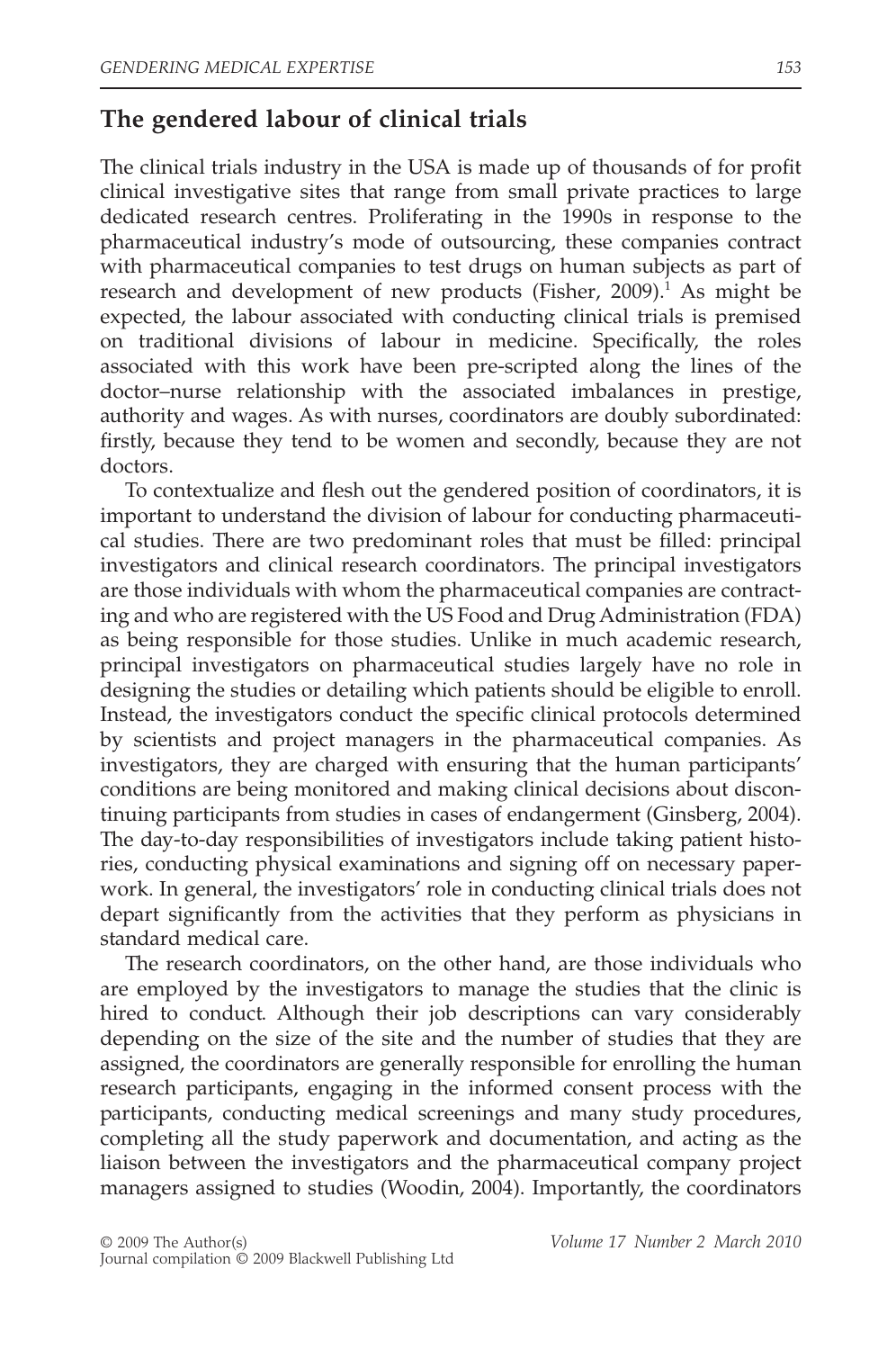are the primary providers with whom the human participants have the most contact during clinical trials.

The coordinators' work is very time intensive and requires significant organizational and interpersonal skills. They simultaneously oversee multiple studies and must verify that the specific details of each study are done according to protocol and on set schedules. This involves managing significant paperwork as well as people. For example, coordinators keep track of multiple modes of documentation (the type of paperwork and its submission differ by each pharmaceutical company) and multiple regulatory issues, including paperwork for the FDA and institutional review boards. In addition, coordinators have the responsibility of leading participants through study protocols. This entails motivating the participants to be compliant and to complete often quite lengthy studies. Coordinators are in regular contact with multiple representatives from pharmaceutical companies, and the relationships they have with those individuals often determine whether or not the clinic will receive additional studies from the pharmaceutical companies. Hence, the coordinators must be simultaneously oriented to detail for each study and to the big picture to manage all the studies. According to a pharmaceutical company representative I interviewed,

Coordinators have an extremely difficult job ... They're balancing a lot of things. And in most cases, they're trying to do a good job for their patients [that is, the study participants] ... I mean, it is a very tough job. The coordinator has the hardest job. They have very hard jobs.

Moreover, the coordinators' workload is often intensified by needing to do not only their own jobs, but also often the tasks that should be the responsibility of investigators. The clinical trials industry has dubbed the low levels of involvement of investigators in the studies as the 'problem of "phantom" investigators' (CenterWatch, 2003). In these cases, investigators delegate as many elements of the studies as possible to coordinators, and they merely provide their signatures to the paperwork while the coordinators interact with the participants and conduct the studies. In this context, the work of coordinators is seen as crucial for the success of clinical trials (Fedor and Cola,  $2003$ ).<sup>2</sup>

To understand the division of labour between investigators and coordinators as intensely gendered, it is revealing to look at the characteristics of those who fill these two positions in the USA (Table 1). The investigators are predominantly white men who have medical degrees, which is typical given the demographics of USA physicians more generally. As a point of comparison, 73 per cent of US physicians are men (American Medical Association, 2006), and 82 per cent of US investigators are men. In fact, the differences between these percentages may be due to the tendency for investigators to be slighter older (only 8 per cent are under the age of 40) than are physicians as a group. In contrast, coordinators are predominantly white women who have nursing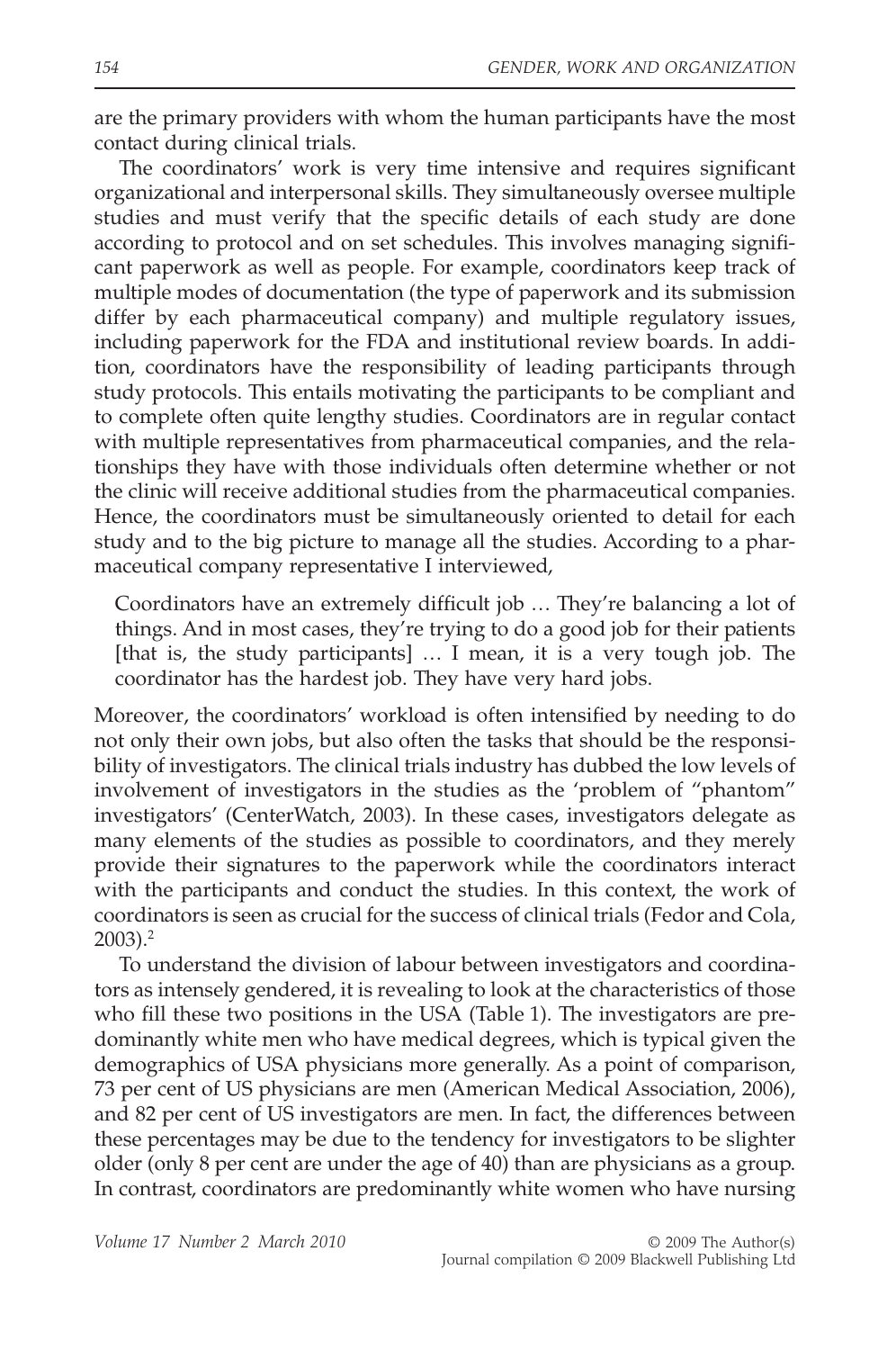| Principal investigators (%)                                                                                                                                                                             | Research coordinators (%)                                                                                                            |
|---------------------------------------------------------------------------------------------------------------------------------------------------------------------------------------------------------|--------------------------------------------------------------------------------------------------------------------------------------|
| Hold a medical degree: 96<br>Men: 82<br>White: 92<br>Age: 41–60 years old: 77<br>under 40-years old: 8<br>Certification in internal medicine: 50<br>One year or less experience as<br>investigators: 63 | Hold nursing degrees: 60<br>Women: 90<br>White: 88<br>Experience as coordinators:<br>two or more years: 85<br>five or more years: 54 |
| Source: CenterWatch, 2003.                                                                                                                                                                              |                                                                                                                                      |

*Table 1: Characteristics of clinical trial practitioners in the USA*

degrees.3 Similar to the trends with physicians and investigators, the sex of coordinators mirrors that of nurses, a profession with a representation of 94 per cent women and of whom an estimated 82 per cent are non-Hispanic Caucasian (Department of Health and Human Services, 2004).

What is less expected in the socioeconomic profile of the industry is the amount of experience in conducting pharmaceutical studies that coordinators have compared with investigators. Specifically, more than 60 per cent of the investigators have experience of one year or less, while 85 per cent of the coordinators have two or more years' experience in their positions and half of all coordinators actually have five or more years' experience (CenterWatch, 2003). These percentages indicate that the coordinators may have significantly more practical knowledge and expertise about clinical trials than do investigators. As discussed in more detail below, the coordinators' experience, however, is often not acknowledged or valued as such by the clinical trials industry.

Thus, investigative sites can be said to be modelled on established, traditional medical hierarchies and gendered divisions of labour in which male investigators work with female coordinators to conduct clinical trials. It is, in fact, this parallel (and professional overlap) between coordinators and nurses that provides the foundation for the investigator–coordinator relationships and the delegation of work and responsibility between them. At first glance, little seems to have changed in the hierarchies and relations between doctors and their staff (Strauss, 1985; Wolf, 1988). In this regard, the work of coordinators becomes devalued in much the same way as in nursing (Sandelowski, 2000; Zussman, 1992). Like the rhetoric of nursing, where any *woman* could do the job (Reverby, 1987; Statham *et al.*, 1988), the implication of the feminized nature of coordinating is that there is an under-appreciation for the degree and type of expertise that coordinators have as part of their work.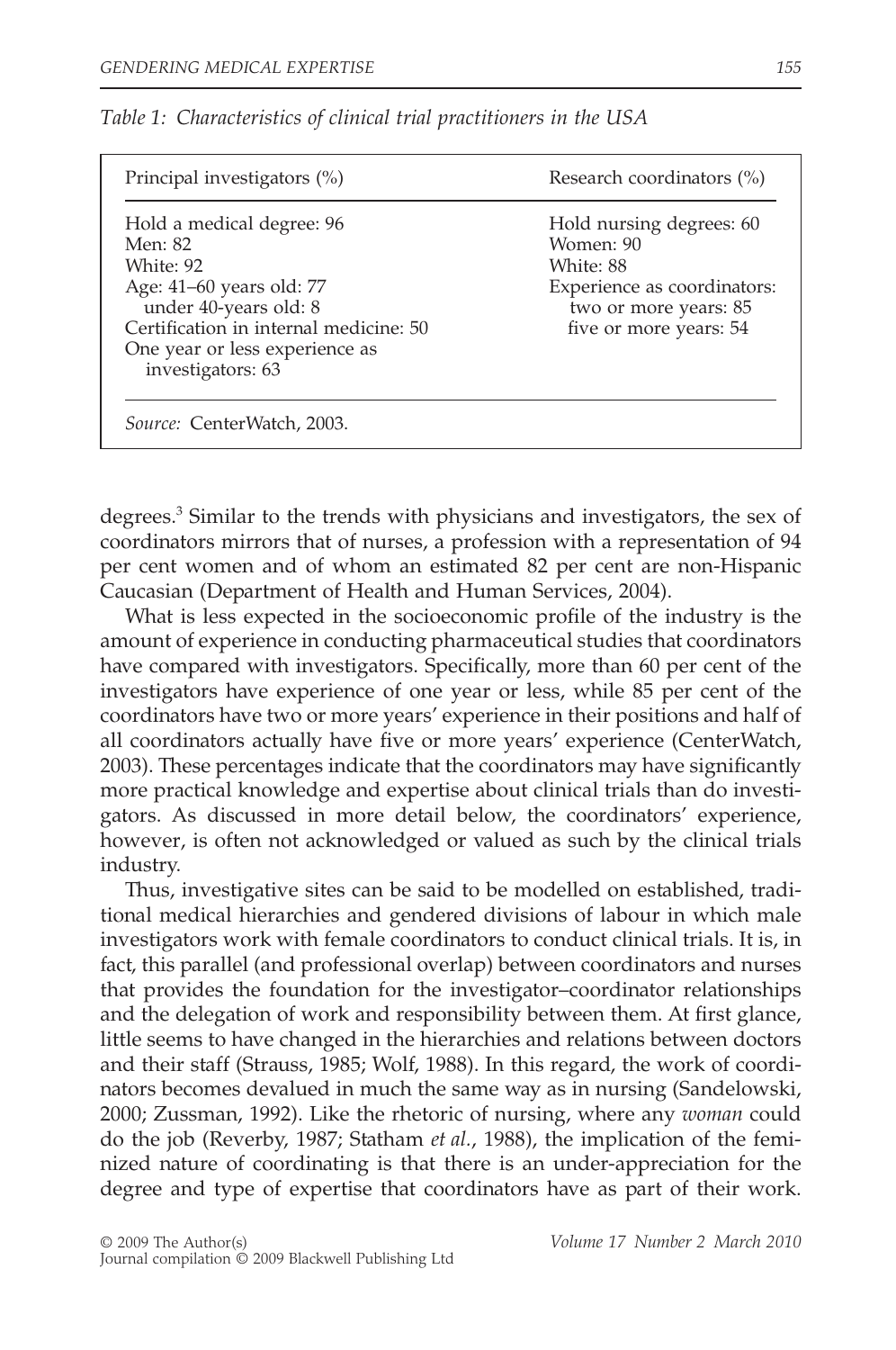Organizational and interpersonal skills are seen as innate feminine characteristics borrowed from women's role in the home. The clinical trials industry is no exception in larger trends toward the deprofessionalization of women's work that is often associated with the healthcare sector and is characterized by work intensification and diminished rewards (Radsma, 1994; Speedy, 1987).

Although the investigator–coordinator relationship is premised on the doctor–nurse relationship, it would be a mistake to assume that these relations were the same, even when the investigators are doctors and the coordinators are nurses. Unlike the division of labour between doctors and nurses in standard medical practice, the work of conducting clinical trials is not distributed by different modes of care for the patient–participants. In medicine, patient care could be divided into two types that map onto doctors and nurses, respectively: reductionism and holism. In the first case, physicians are trained primarily to treat illnesses; in the second, nurses are trained to treat people, taking into account clinical problems as well as social circumstances (Fisher, 1995).

In clinical trials, care, as it is traditionally understood as individualized treatment for patients' illnesses, is eliminated from the clinic. The patients are transformed into research participants when they enroll in clinical trials. This means that the goal of their participation is not to make their medical conditions better but to test the efficacy and even safety of pharmaceutical products in development. Participants, unlike patients, never receive individualized care as part of clinical trials. Potential participants, who qualify for studies based on the inclusion or exclusion criteria established by the pharmaceutical companies, can merely elect to take part in the study and follow the strict guidelines of the protocol or they can decline to participate. This move effectively removes the clinical expertise of physicians in their role as investigators. They do not need to evaluate the participants' progress on medication with an eye to altering the course of treatment; instead, they need only evaluate that the participants are not endangered by the studies. As for the coordinators, the ability of nurses to have holistic insights into their patients is not valued or rewarded as such in the clinical trials industry. Clinical studies are significantly more reductive than is standard medical care because the participants are not being treated *per se*; the focus is only on the illness or symptoms in their bodies. This means that coordinators have no basis in clinical trials to evaluate the health and wellness of participants more holistically.4

What is different in the context of clinical trials is that the coordinators' expertise is not rooted in 'care' in the same way that it is often framed for nurses (Duffy, 2005; Kuhse, 1997; Tronto, 1993). Instead, the coordinators' expertise is framed as logistical, even managerial. The explicit focus of coordinators' work directs their professional responsibilities to the pharmaceutical companies sponsoring the studies, not the human participants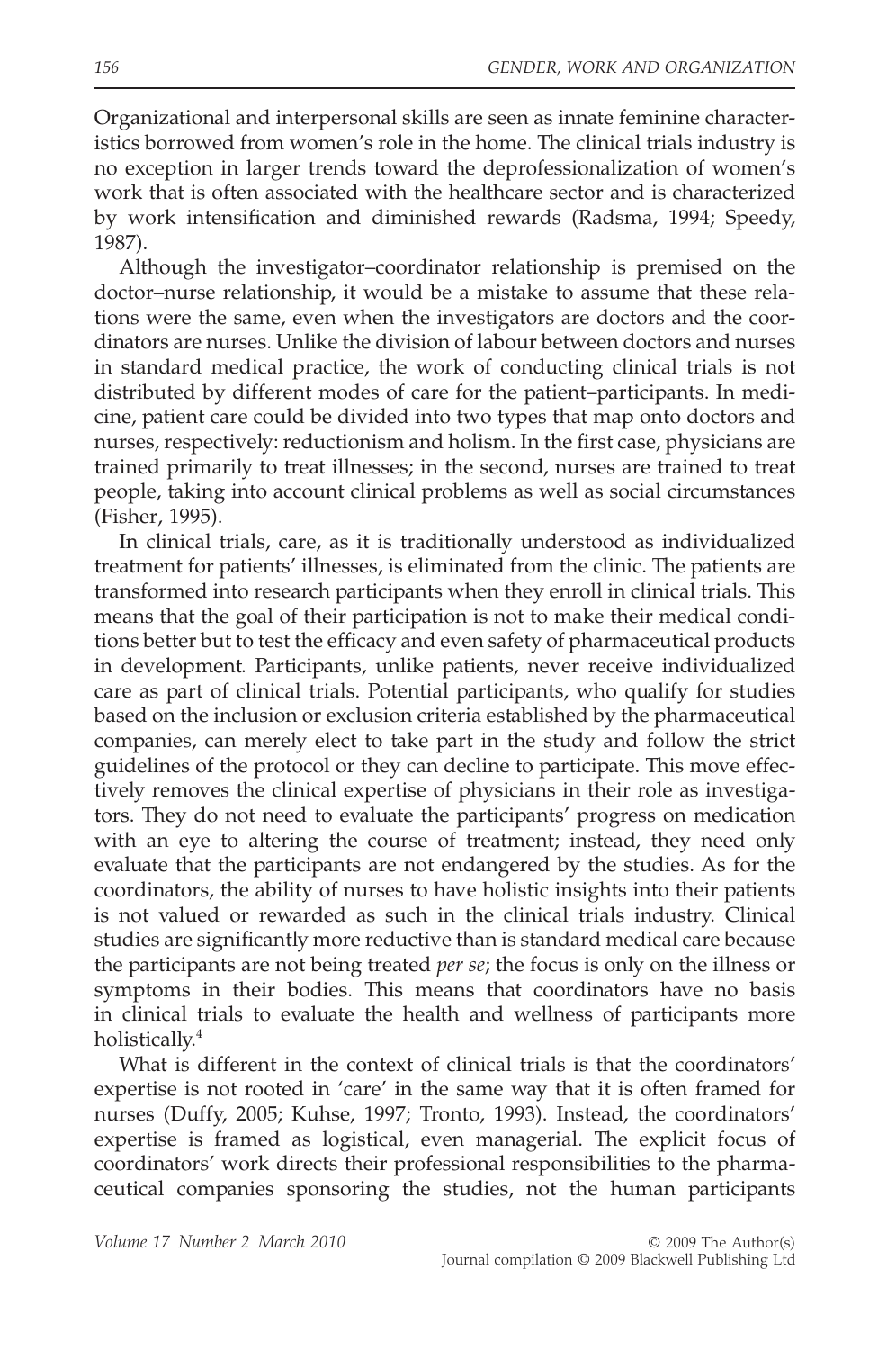enrolled in them. In sum, their job is not to care for patients but to manage study protocols and ensure that the human participants are compliant during the course of the clinical trials.<sup>5</sup>

Given that coordinators as a group have more experience working on clinical trials than do investigators as a group (Table 1), it is not uncommon for investigators to explicitly acknowledge the experience of their coordinators when it comes to conducting clinical trials, with some going so far as to say they were trained by their coordinators (Fisher, 2009). Yet, in spite of the coordinators' actual expertise in conducting studies, the old hierarchy of status that privileges physicians/investigators is maintained through the gender dynamics of the investigator–coordinator relationship. As this article shows, the gender subtext to clinical trials work enables the devaluing of coordinators' expertise and the ability of investigators to take credit for the coordinators' insights.

# **Methods**

This article draws upon 12 months of qualitative research examining the clinical trials industry in the south-western USA from October 2003 to September 2004. The project set out to investigate the new relations, structures and forms of logic that have been produced in local clinics through the pervasive outsourcing of pharmaceutical research. This research consisted of interviews and observation at more than 20 for profit research organizations in two major cities. The investigative sites represented a diverse sample of organizational forms, such as private practices, dedicated research sites and large (non-academic) hospitals. The sample also included interviews at two not-for-profit investigative sites. Most of the sites conducted studies to test the efficacy of new products that were targeting illnesses and diseases that already have safe and effective treatments on the market (for example, allergies, asthma, high cholesterol and insomnia). Only one site consistently tested products for life-threatening conditions, such as AIDS or cancer.

The sites were identified using an online database, and all sites in two urban regions of the south-west were contacted to participate in interviews or to consent to participant observation. In 75 per cent of sites in one city and 50 per cent of sites in the other at least one individual agreed to an interview or observation. Participant observation in clinics was focused primarily on interactions between the investigators and participants, as well as between coordinators and participants. Observation at sites ranged from 1-day visits to multiple visits spanning several months. Semi-structured interviews with 63 informants were clustered to get the perspective of multiple employees at individual investigative sites (that is, conducting contract research), including ten investigators (one woman, nine men), 18 coordinators (15 women, three men), three recruiters (three women), nine investigative site administrators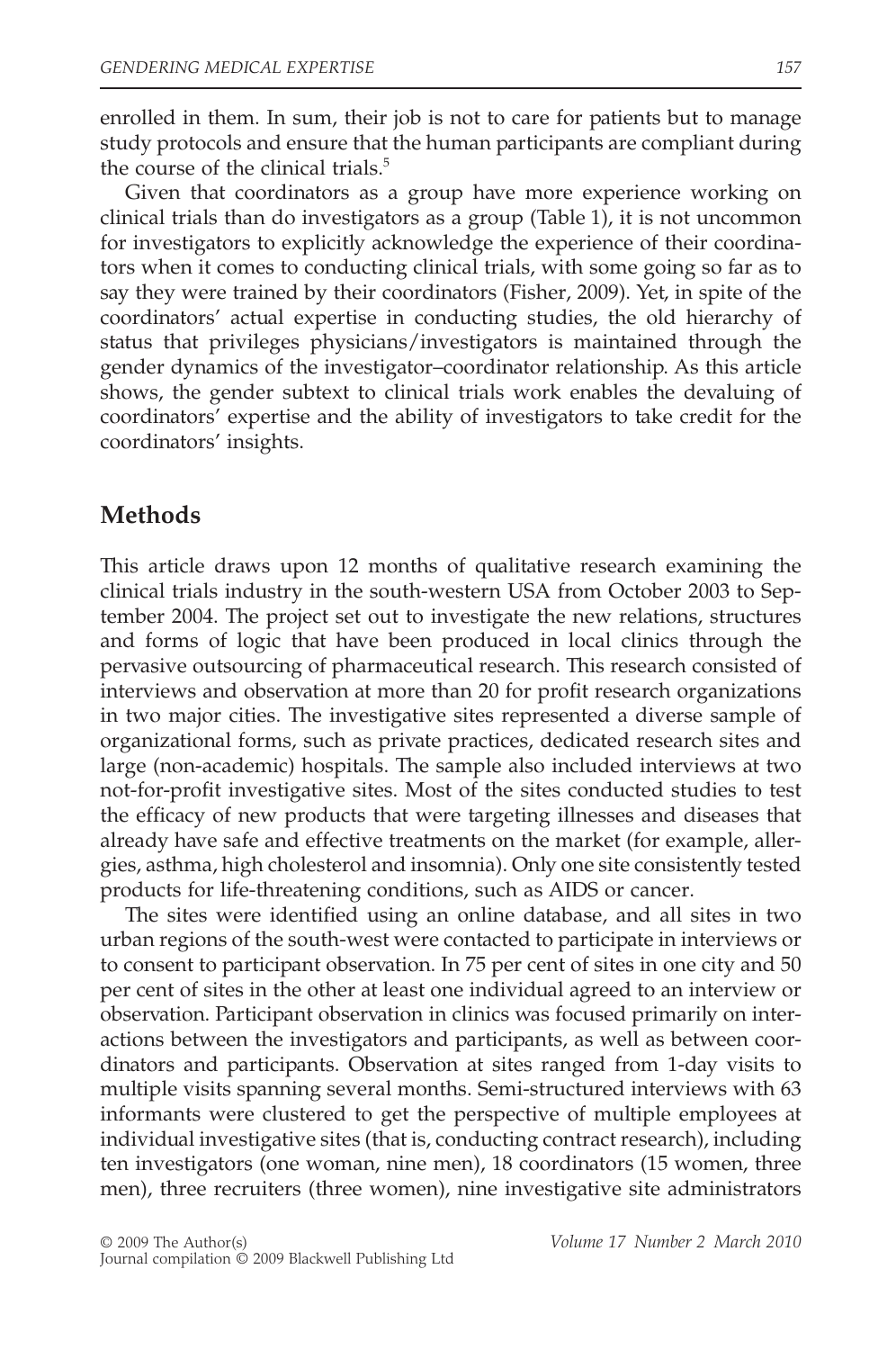(five women, four men), nine pharmaceutical company employees (six women, three men), and 14 human subject volunteers (eight women, six men). The interviews lasted an average of 40 minutes, ranging from ten to 90 minutes.

Using a mode of institutional ethnography (D. Smith, 2005), this research sought to tap into the everyday, gendered work lives of those in the clinical trials industry to discern the power dynamics underpinning the social relations within that industry. The ethnographic methods were intentionally multi-sited, following practices and metaphors and attending to conflict in organizational cultures (Marcus, 1998). To do so, this research was particularly attuned to the role and ethical conflicts of various degrees of intensity that were described by the informants (that is, the investigators, coordinators and human participants) and were observed through their practices (for example, in the recruitment of participants, informed consent processes and study retention and compliance). In semi-structured interviews, I asked questions about the informants' experiences working in the clinical trials industry, how things had changed over time and what types of changes they would like to see in the future. A qualitative approach to this research was particularly useful in documenting key themes, especially given the dearth of previous empirical inquiry into this domain.

Keeping within a methodology of grounded theory (Glaser and Strauss, 1967), the data analysis relied on the process of coding field notes and interviews for core and emerging categories. One benefit of the arduous process of transcribing my own interviews was that it became part of the first stage of coding and analysing my data. It enabled me to find themes and issues about the clinical trials industry that I had not originally hypothesized. As a result of transcribing each interview while continuing to conduct new ones, I was also able to hone questions and identify other areas in which to ask questions other than those originally planned. After completing the participant observation and interviews, I mapped the major themes to code as part of my analysis, and I combed the field notes and transcripts for insights from informants on those themes. This article is developed from the analysis of themes surrounding the investigator–coordinator relationship.

# **The investigator–coordinator relationship**

With a clinical workforce composed of predominantly male investigators and predominantly female coordinators, it is clear why an older gendered hierarchy has become the model for the new relationship. What is more difficult to explain is that the investigator–coordinator relationship seems to be more traditionally, and problematically, gendered than are contemporary doctor– nurse relationships. Whereas most nurses seem to be savvy and critical about their institutional positions, including their subordination to administrators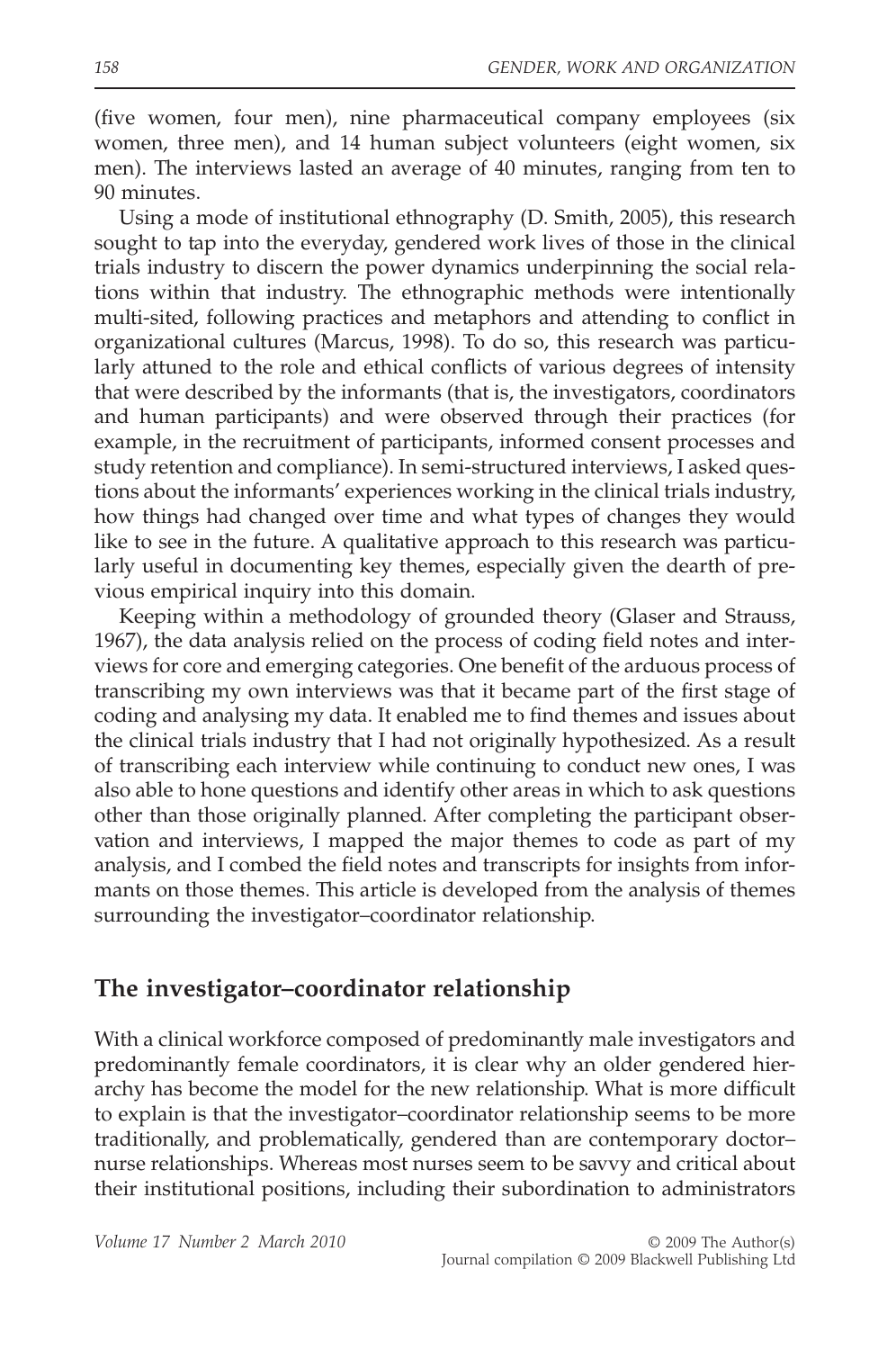and physicians (Chambliss, 1996), most of the coordinators naturalize their positions of less authority through the types of relationships they are actively seeking with investigators.<sup>6</sup>

To begin to explore the ways in which the coordinators actively re-inscribe traditionally gendered modes of interaction, it is revealing to examine what contributes to the coordinators' job satisfaction in the clinic. Through interviews with coordinators, site administrators and pharmaceutical company employees, the most significant factor leading to the coordinators' satisfaction (or dissatisfaction) with their jobs was found to be their relationships with the investigators. As a female site administrator who had previous worked as a coordinator described it:

I think that the physicians make a lot of difference in [the coordinators'] job satisfaction. Physicians that you have the opportunity to work with because coordinators who feel a high level of confidence in the physicians that they're working with and good rapport with them are much happier.

Coordinators who are unhappy in their positions are likely to quit or change jobs. Thus, a high turnover of coordinators has come to indicate a personality conflict or professional problem with investigators. As a female pharmaceutical company employee whose job involved many site visits reported, 'You only see a high turnover at some [investigative] sites, but if you do see turnover, you see it a lot ... It more often really depends on the PI, the physician that they work with, whether or not they like him'.

What elements of the investigator–coordinator relationship lead to coordinator satisfaction or dissatisfaction with their positions? According to my interviews, one of the key factors for coordinators hinges on the degree to which the investigators earn the coordinators' respect or admiration. An example of this was one coordinator who had a photo of the investigator as the desktop wallpaper on her computer monitor. During the course of the interview, she would periodically gesture to his picture:

Personally, I love that my principal investigator is right here on site seeing these patients ... I guess you can tell I'm really passionate about what I do. I have such respect for the doctors that I have the opportunity to work with here. They are first class. But by my choice, I wouldn't work with them if they weren't ... I'm so passionate about this man [the investigator], he's actually, this is his picture [gestures to her computer]. He's my knight in shining armor.

This coordinator's admiration for the investigator positions him in terms of a male medical hero who commands her respect because of his valiant deeds in the arena of medicine.

The most important variable in earning the coordinators' respect and admiration is the way that investigators treat them. Firstly, the coordinators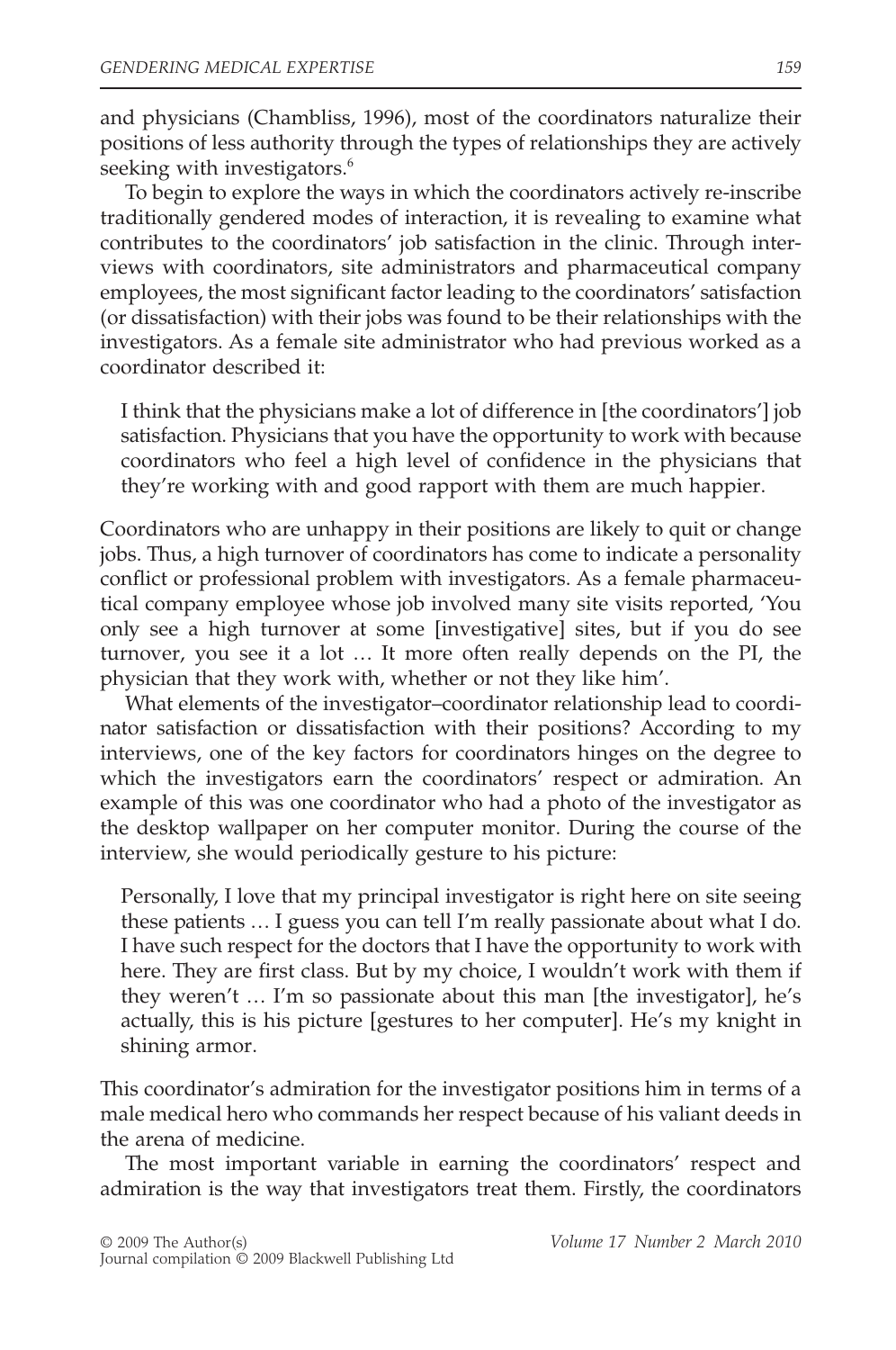indicated that they were seeking close and comfortable relationships with the investigators with whom they were working:

I prefer to work with a smaller company, just because I have that closer relationship with the physicians [investigators]. Here we're very small. We are growing, I mean, we started out just with one physician, and now we have, like, four or five. But I have a close relationship with them to where I feel comfortable with them. If I see that something's not going right and it needs to be changed, I feel comfortable telling them. Where I think if it's a bigger office and I didn't have to deal with them on a day-to-day basis, like, if it was just once or twice a week, then I might not feel as comfortable to voice my opinion. So just because it's a small group, we're a lot closer.

Putting aside any possible romantic overtones to both of these last statements, which were clearly present in the tone of their comments, what the coordinators are implying about the relationship when they call it 'close' or 'comfortable', then, is feeling that they are able to give their opinions, especially when they perceive that the studies are not operating as they ought to.

Another aspect that the coordinators often discuss about their relationships with investigators is the investigators' willingness to educate them about medicine and clinical practice. The coordinators who had experienced this type of relationship with investigators felt that it reflected the investigators' respect for them, because the latter were willing to spend time teaching the coordinators about topics related to the clinical studies. The following quote from a coordinator illustrates this point:

Here [the investigators] have spent hours and hours and hours with each new study, every technology, every procedure, they sit down with the entire staff. We're all educated [by the investigators]. If it's a device procedure, 'This is what we do: use this and this is inserted into the vagina and it's clamped like this and we find the fallopian tube'. Whatever it is, we all have, I have had such a tremendous education. Sometimes it boggles my mind, when somebody asks me a question and I know the answer.

Thus, coordinators value investigators who are accessible to them in the sense of being willing to listen to the coordinators' concerns and to 'educate' them about the medical context of clinical trials. While the coordinators clearly find this to be a major benefit to them, the sharing of information goes only one way. Coordinators never educate investigators in the same tone. Instead, as is described in the next section, the coordinators report critical information about the studies that investigators can choose to report to pharmaceutical companies.

The clinical trials industry is not blind to the gendered dynamics at play between investigators and coordinators. Those site administrators and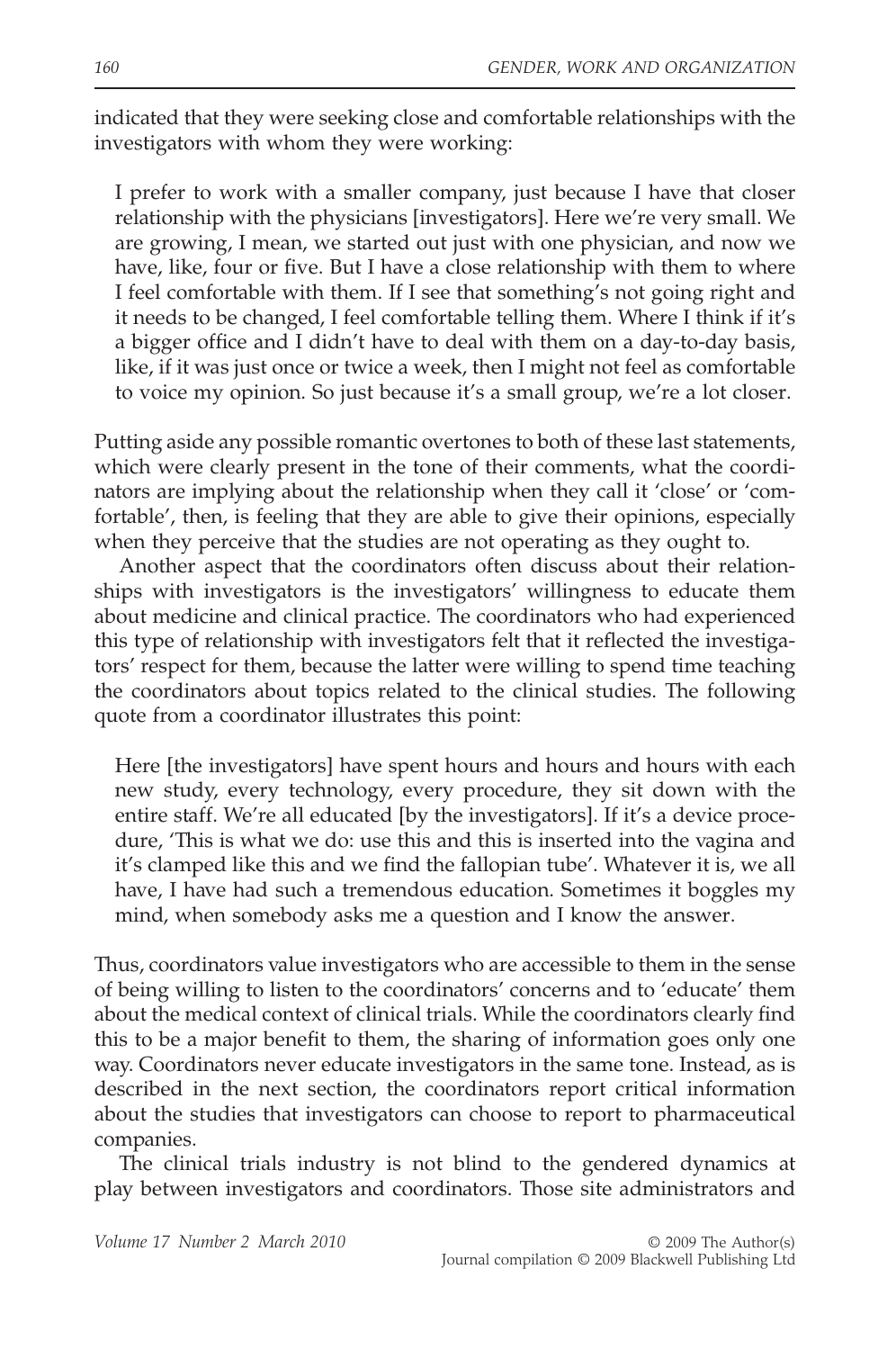pharmaceutical company employees who discussed it during interviews talked about it in the familiar terms of the doctor–nurse relationship. For example, a female site administrator explained:

Clinical research is conducted primarily by men physicians — that is changing as the dynamics do, as more and more women become physicians. And most of our study coordinators are women, so we still have that old class of medicine ... There's an old leftover mentality in medicine that has to do with the doctor–nurse kind of relationship, and there are real issues having to do with sexual harassment and prejudices.... There are times when I have to work with my physicians to be kinder and more careful with our staff [the coordinators], and that's one thing that I'm very proactive about.

In her framing of the investigator–coordinator relationship, this administrator describes the tendency of the investigators' interaction to be negative, even so far as exhibiting a valence toward sexual harassment and prejudice in their interaction with the coordinators. From the administrator's perspective, the investigators needed to be taught to be 'kinder and more careful' with coordinators.

While none of the coordinators I interviewed complained of inappropriate or illegal behaviour on the part of the investigators, these types of problems could nonetheless be thought of as the backdrop for the way in which the coordinators perceive the investigators' behaviour. If coordinators come to expect that investigators will not treat them with respect because of status differences based on medical degrees, gender, or other factors, they will then try to gain the investigators' respect as their subordinates. For example, at one site I visited several time, it was apparent that the male investigator did not see coordinators as his peers or colleagues. In an interview with him, he compared himself to his academic counterparts and lamented:

As a man on an island out here, I also don't have that collegial experience, intimate collegial experience.... [It's] not like working next to your colleagues and it's not like working next to medical students who are anxious to learn and all that, so I don't have that aspect.

In his framing, the coordinators are not seen to be even on par with medical students. What is remarkable about this case is that this same investigator had told me earlier in the interview that he had known nothing about clinical research until the coordinators taught him how to conduct the studies. Whereas one might expect that the coordinators would have more power and authority in a situation like this one, that is not what I found. The contrary was the case. During my interview at the same clinic with a senior coordinator who had a background in nursing, the coordinator asked if we could pause because it was lunchtime. After I turned off the recorder, she went on to tell me that she makes lunch for the investigator most days because he never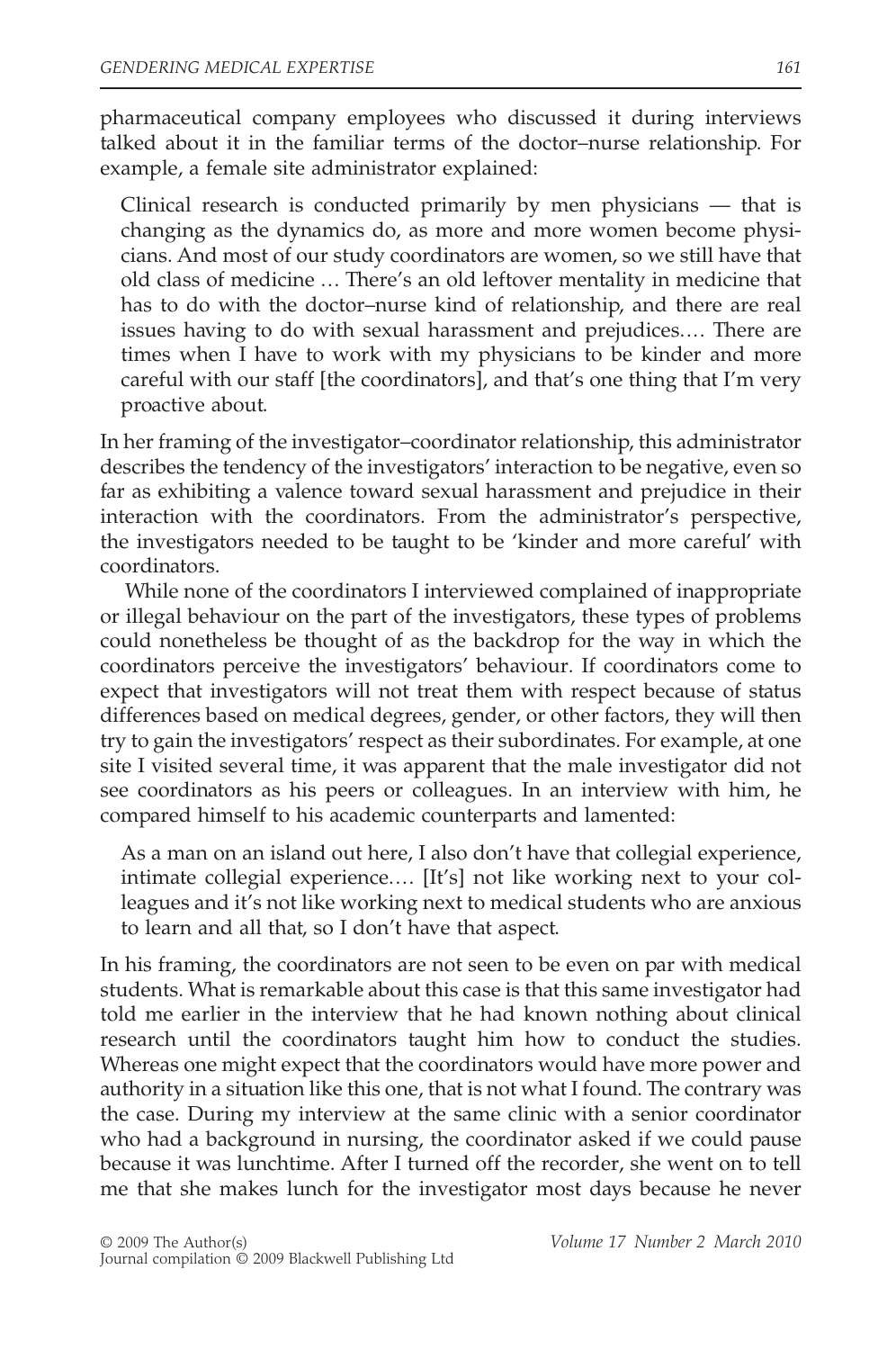made himself lunch and instead skipped the meal or ate a take-away. When I questioned her further about this, she said that it was no problem for her because she was going to make a bag lunch for herself anyway, so she simply made double. She said that he had offered to pay her for the cost of those meals, but she would not hear of it because she saw the time spent with him in the break room sharing those meals as compensation.

While this example is somewhat extreme, it nonetheless illustrates that highly trained and experienced coordinators find ways to develop relationships with investigators that cast them in a gendered and subordinate role. Situations like the one at that clinic indicate that some coordinators operate within a feminine frame of mother or wife. Because they are rewarded for this role by the investigators through the resulting relationships, the coordinators inadvertently continue, in hegemonic fashion, to support what the site administrator quoted above calls the 'leftover mentality in medicine'. In other words, the coordinators themselves help to maintain traditional medical hierarchies. It could be that the coordinators want to be treated with respect as feminized individuals because the investigators will not necessarily respect them as professionals or as peers.

The cases in which the coordinators are men provide exceptions that prove the rule regarding the gendered nature of this work in the clinical trials industry. This small group of coordinators has a different outlook on their positions and cultivates different types of relationships with the investigators. In part, the basis on which male coordinators have a different standing from the women in the industry is because they are so rare (comprising 10 per cent of all coordinators). The male coordinators construct their professional identities differently from their female counterparts. They are highly aware of the perception that coordinating studies is thought of as women's work, and they respond to the conflict they experience by emphasizing the temporariness of the position.<sup>7</sup> According to one male coordinator:

You know, ultimately, professionally, there are future goals obviously. I enjoy the work I do. I love patient relations and I love patient care, but I have higher aspirations.... I want to be here for a while, but I'm going to get as much as I can out of it, learn as much as I can, and then be my own business, start my own company.

As a point of comparison, none of the women coordinators I interviewed framed their jobs as temporary and more often than not the women, particularly those who were nurses, indicated that they felt quite lucky to have found their positions.

The different way in which male coordinators understand their positions influences their relationships with investigators. One manifestation of this is that male coordinators reported that they have more in common with male investigators than they do with the female coordinators. This positioning places them as outsiders among their peers: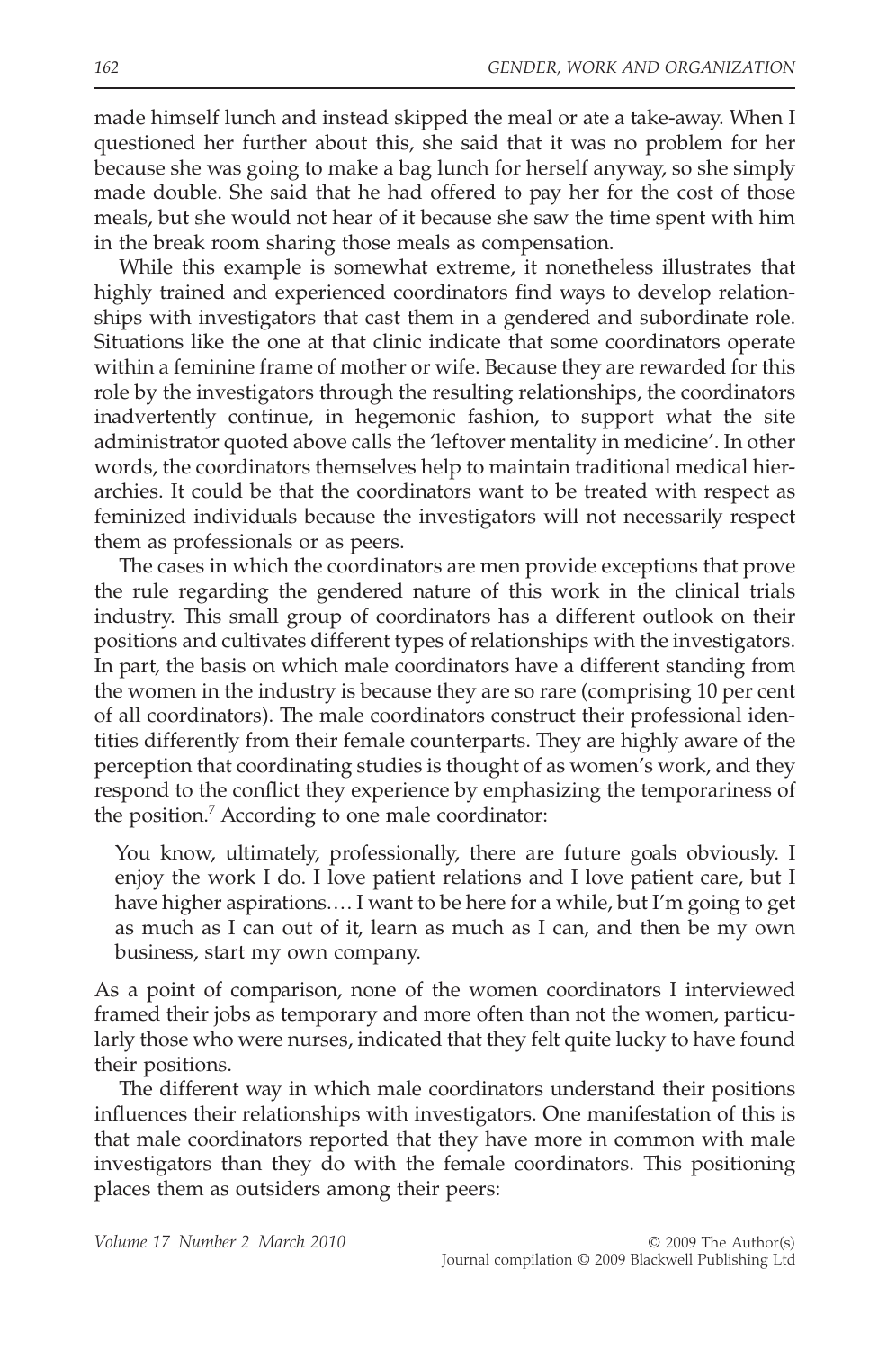It's definitely one of those things where you're kind of working against the tide. A lot of people have their built perceptions and certain constructs about their position as far as men are capable of this, women are capable of this.... I wouldn't say that I'm ever treated differently, but I've been made aware on different levels.... And trust me, the physicians and I had to, more often than not, many times bond to kind of keep me sane.

This reveals that the hierarchy between investigators and coordinators breaks down — at least to some extent — when the traditionally female role is occupied by a man. This may be in part because male coordinators claim to have different professional trajectories from those of the female coordinators. This difference may affect not only the investigators' perceptions of the male coordinators but also the type of relationship that the male coordinators seek with (male) investigators.<sup>8</sup>

Female coordinators do not have the same foundations for camaraderie with the investigators, neither the simple one of sex nor the more intangible one of professional ambition. Thus, an underlying motivation for the female coordinators to form gendered close relationships with the investigators is the belief that these relationships signal that the investigators respect them both as individuals and as coordinators. Given that the coordinators are seeking recognition in very hierarchical ways (that is, they want to be educated about the content of their work or they want to feel needed by the investigators), the gendered dynamic of these relationships is not challenged but reified by coordinators' profound admiration for the investigators.

#### **Coordinators' expertise**

The hierarchical doctor–nurse relationship cultivated by the coordinators and investigators also serves to undermine new modes of medical expertise that are developing in the clinical context of pharmaceutical clinical trials. The knowledge transmitted by some investigators to coordinators may indeed be valuable, but the relationship between the investigators and coordinators nonetheless obscures the extent to which the coordinators have expertise that can be mobilized to educate the investigators. This gendered pattern of whose expertise is recognized is particularly striking when comparing the coordinators' and investigators' knowledge about clinical trials.

In general, coordinators are valued by investigators and the broader industry for their 'soft' skills of recruiting and enrolling human participants in studies. Coordinators who are good at their jobs often have highly honed interpersonal skills that can be used to make participants feel comfortable and trust that they will be taken care of during the clinical trials (Fisher, 2006). Importantly, skills such as these are rarely seen as specialized in feminized professions because they are often attributed both by men and by women as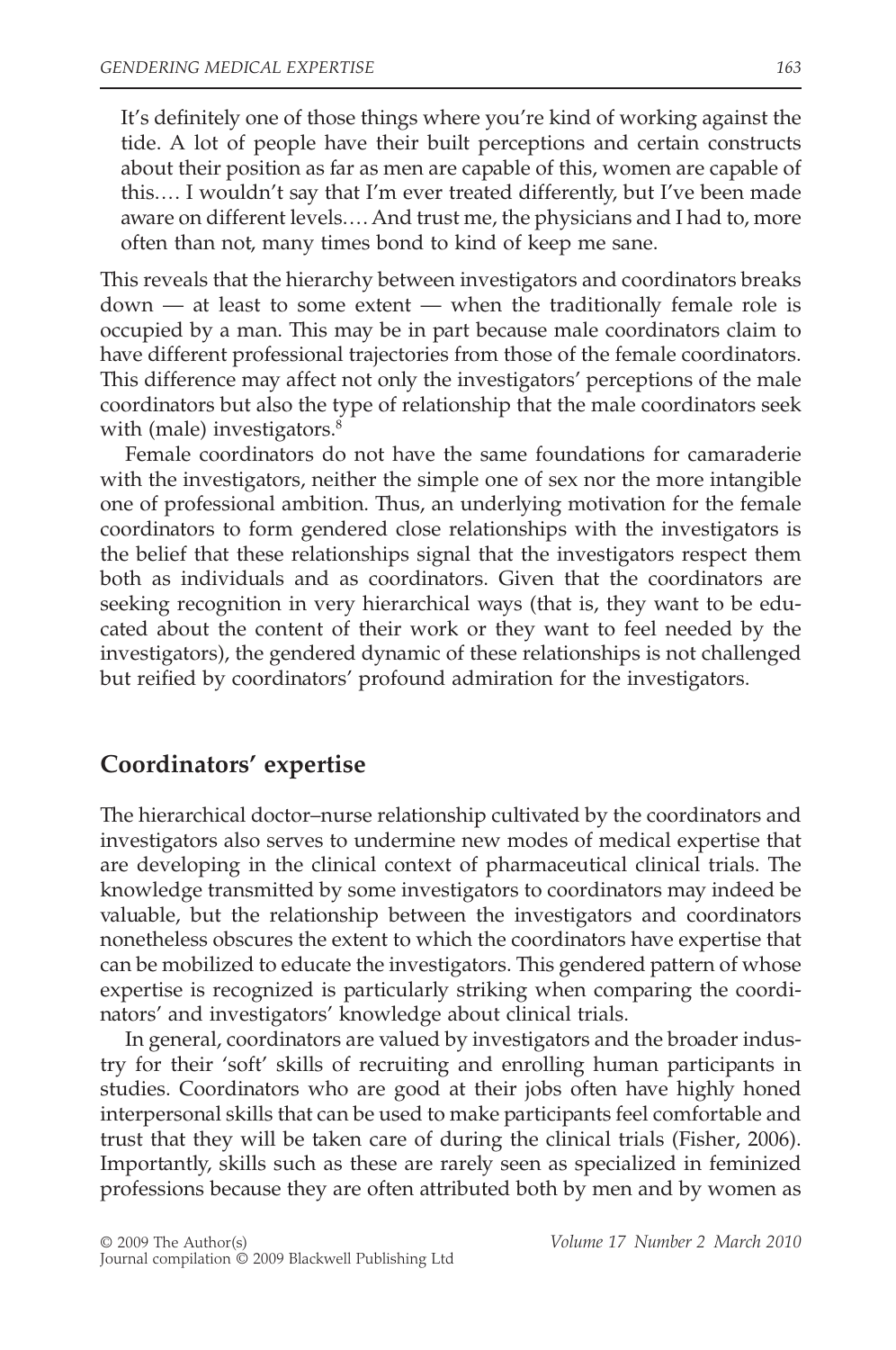skills that women naturally have (Metcalfe and Linstead, 2003). Because the job of coordinating is constructed by coordinators and others in the clinical trials industry as feminized labour, the important non-feminized skills and knowledge that coordinators gain become invisible.

While this is not acknowledged by the clinical trials industry more generally and is rarely acknowledged by investigators, coordinators develop quite sophisticated knowledge in the medical side of the pharmacokinetics of the pharmaceutical products being tested. In other words, coordinators become experts in certain types of illnesses under investigation and they often have profound insights into the effects of pharmaceutical products on the participants being studied. That coordinators themselves undervalue the medical expertise they have indicates the extent to which they value the feminized aspects of their role and contribute to their subordinate status in relation to investigators. This section examines the non-feminized expertise coordinators do, in fact, need for their jobs and the ways in which they nonetheless continue to perform gender in explaining or dismissing their specialized medical knowledge.

During the course of clinical trials, coordinators spend more time with the human participants than any other research staff associated with the clinical development of pharmaceutical products. They are relied upon to deliver the data that pharmaceutical companies are seeking about their products, and they mobilize their gendered interpersonal skills to encourage the participants to be compliant and to report their symptoms accurately and consistently. This view of coordinating is one that matches the job description. What is left unsaid — and what only emerged through directed questions in interviews, which were seeking to tap into the extent of the coordinators' expertise — is that the coordinators are the ones who are able to identify patterns in the clinical effects of investigational products. Through their interactions with participants, they observe patterns that become crucial information for the pharmaceutical companies, the FDA, and even consumers.

Because pharmaceutical companies have expectations about the effects they believe that the products they are developing will have on patients, clinical trial protocols collect specific information about given sets of symptoms and outcomes that are being evaluated. As employees at pharmaceutical companies will readily acknowledge, there can at times be unanticipated outcomes of products that were not identified and planned for during the development of the product. Often these unanticipated effects are negative, but this is not always the case. The most notable example of this is a drug that Pfizer was developing to target hypertension (Leland *et al.*, 1997). Through clinical testing it became apparent that the investigational drug had the systematic side effect of producing an erection in the men participating in the study. Realizing that this side effect could potentially be marketed as the treatment itself, Pfizer began retooling clinical development to target erectile dysfunction in lieu of hypertension. While the history of the clinical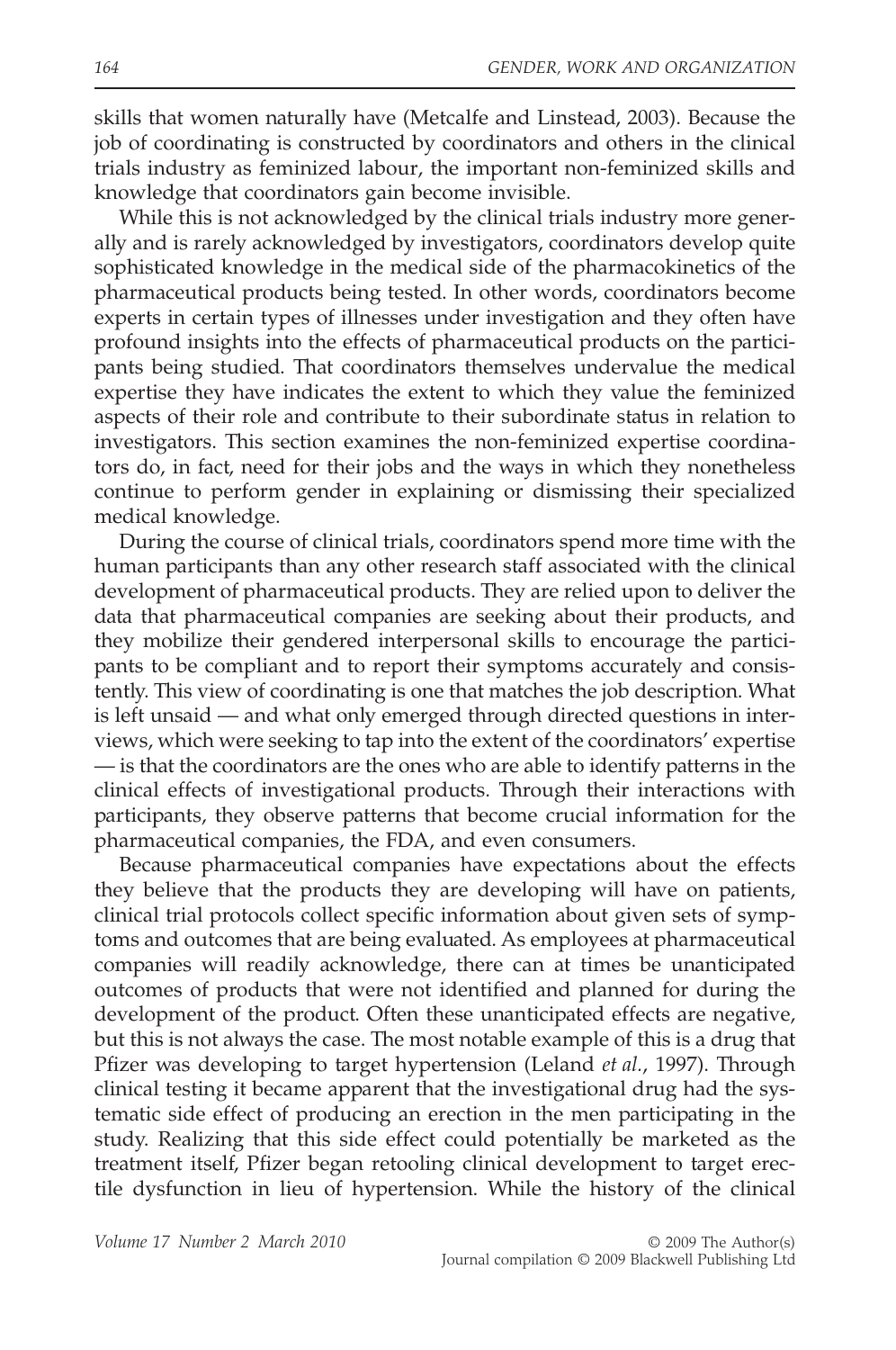development of Viagra told to date has never specifically credited the coordinators who were part of the process of clinical trials, it seems likely that the coordinators were the first research staff to learn about an unintended, yet profitable, symptom produced by the drug.

Although this present research project did not reveal anything as dramatic as the case of Viagra, there is always information about pharmaceutical products that is produced through their testing on humans, and coordinators are integral to the production of that information. Specifically, coordinators' observations of the effects on human participants of the products being tested operate on two levels: the formal and informal. In the first instance, the coordinators explicitly follow the instructions set by pharmaceutical companies in study protocols and report the data asked for. At the same time, however, they also observe similarities or patterns in physical reactions and events happening among participants.

This expertise that coordinators have, however, becomes gendered through their relationships with investigators. An example provided by a coordinator is indicative of the gender and power dynamic at play:

At the end of the study, [the investigator and I] we'd kind of get together and say, you know, what did you see about this here study? You know, *as a coordinator*, you would list off the different things that you would say [to the pharmaceutical companies]. *That* [conversation] *really helped the doctor determine the different things he would talk to the pharmaceutical companies about that maybe they're not asking questions about*. [For example,] let's say we're testing a drug, and these people who have chronic headaches, you know, all of a sudden, are not having headaches anymore [and that's a side effect of the drug]. So you know, there's another new indication for this drug that [the pharmaceutical company] maybe needs to look at. The pharmaceutical company may not be able to pick that up from the data [that they request]. I think that if you see anything suspicious about how [a drug] works or how people are reacting to it, you know, things like that, that's a really good avenue *for doctors and coordinators* to talk about. (Emphasis added)

In this case the coordinator reported to the investigator, not the pharmaceutical companies, the patterns she was seeing with participants, and it was he who communicated this information to those companies.

Even though coordinators are the ones who are primarily responsible for communicating with project managers and others at pharmaceutical companies, they are rarely the ones who discuss the unanticipated benefits and risks that might be associated with the pharmaceutical products. Although the coordinator above acknowledges that she is the one to identify potentially relevant information about products because of her interactions with the participants, that information passes through the investigator, putatively to evaluate it and most certainly to get credit for the coordinators' insights. This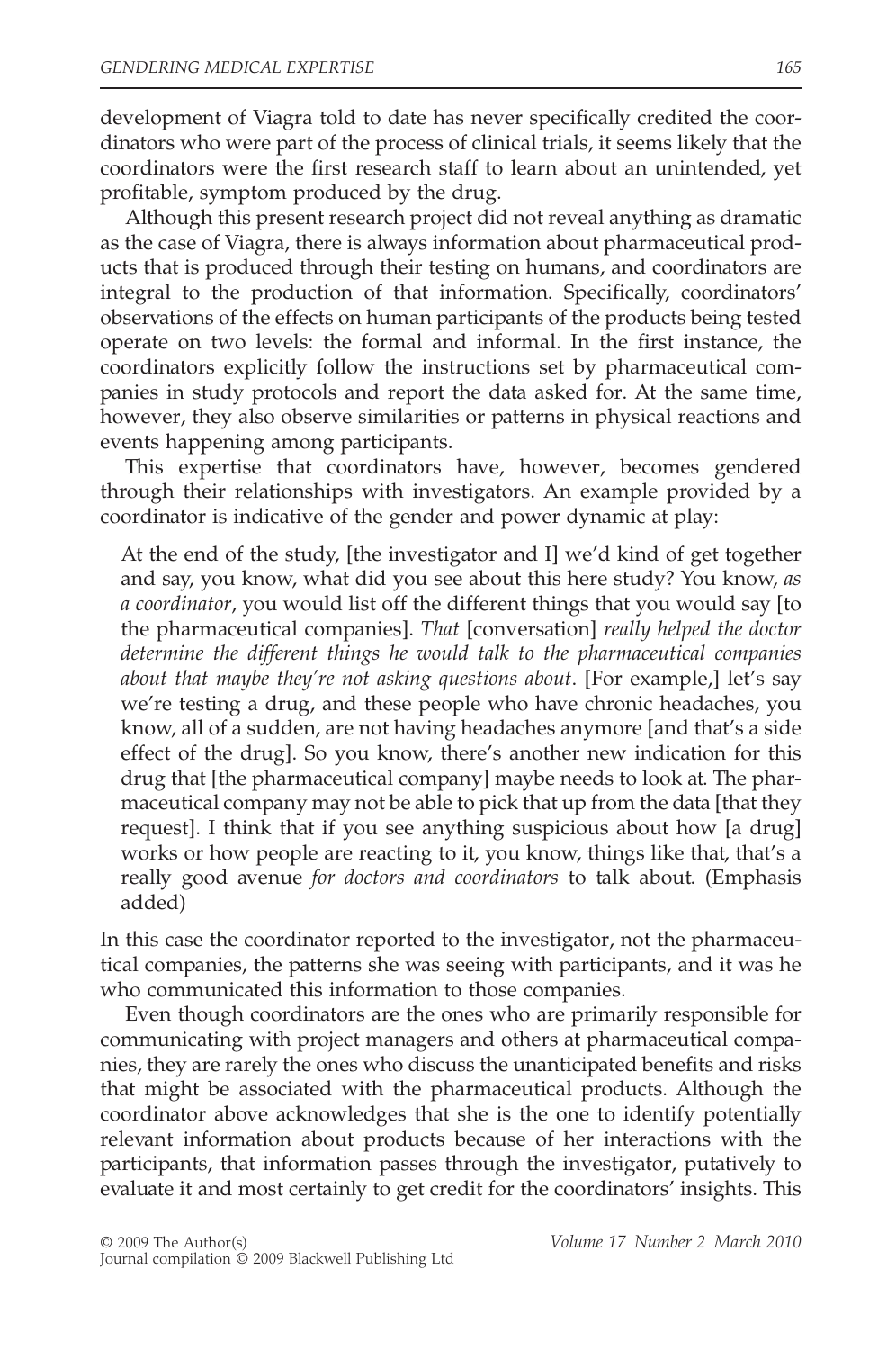pattern was common: coordinators described a desire for their observations about the products and studies to be validated by the investigator before the information is communicated to the pharmaceutical company employees.

On the surface it may appear that the validation that coordinators seek for their insights from investigators is reasonable given that the investigators are technically in charge of the studies conducted at investigative sites. Because coordinators are by and large collecting all the study data, the investigators rarely have any systematic insights about the products they are studying. Recall the industry problem of phantom investigators and the extent to which coordinators must compensate for investigators' low levels of involvement in the studies. One story a coordinator told is illustrative of how coordinators' and investigators' experiences of clinical studies differ. She explained that she and her investigator had done multiple studies for a new type of drug being developed to treat arthritis. After several years she became increasingly disturbed by the negative effects of the drug on participants that she had noticed by working with different products from that classification being developed by several different pharmaceutical companies. Although these studies provided a major source of revenue for the investigative site, she felt compelled to speak with the investigator about the overall pattern she was observing with the drugs:<sup>9</sup>

I finally got to the point where I said, 'No, I don't want to do these studies'. And so I had to talk to [the investigator] and say, 'You know these meds? We're supposed to be here helping mankind and these medicines aren't... If you want to do these studies, that's fine, but you'll need to find somebody else to do it for you....' After I had talked to [the investigator] about that, he said, 'Hey, you know what, you're right, we're not going to do any more of these studies'. And we didn't do any more of those studies. *You know the doctors don't always work directly with the patients and see everything that's happening in that roundabout way* [that coordinators do], *so you have to bring that to their attention*. (Emphasis added)

On one hand, this story underscores the profound nature of the expertise that coordinators develop about the drugs they are testing. Because they are interacting so closely with the participants, coordinators have the ability to understand these investigational products in ways that most investigators do not and that pharmaceutical companies cannot. On the other hand, however, the coordinator's version of the story indicates the extent to which coordinators' expertise gets refracted through a gendered lens. Instead of framing her expertise in terms of straightforward, legitimate medical knowledge, it is treated merely as an isolated insight born of feminized care for human participants. In her own story she is motivated by altruism in her desire to help the sick human participants who are enrolled in the studies, and she notices that the drugs are not, in fact, helping them. Of course, this view of herself shortchanges her expertise, but it also integrates her experience into her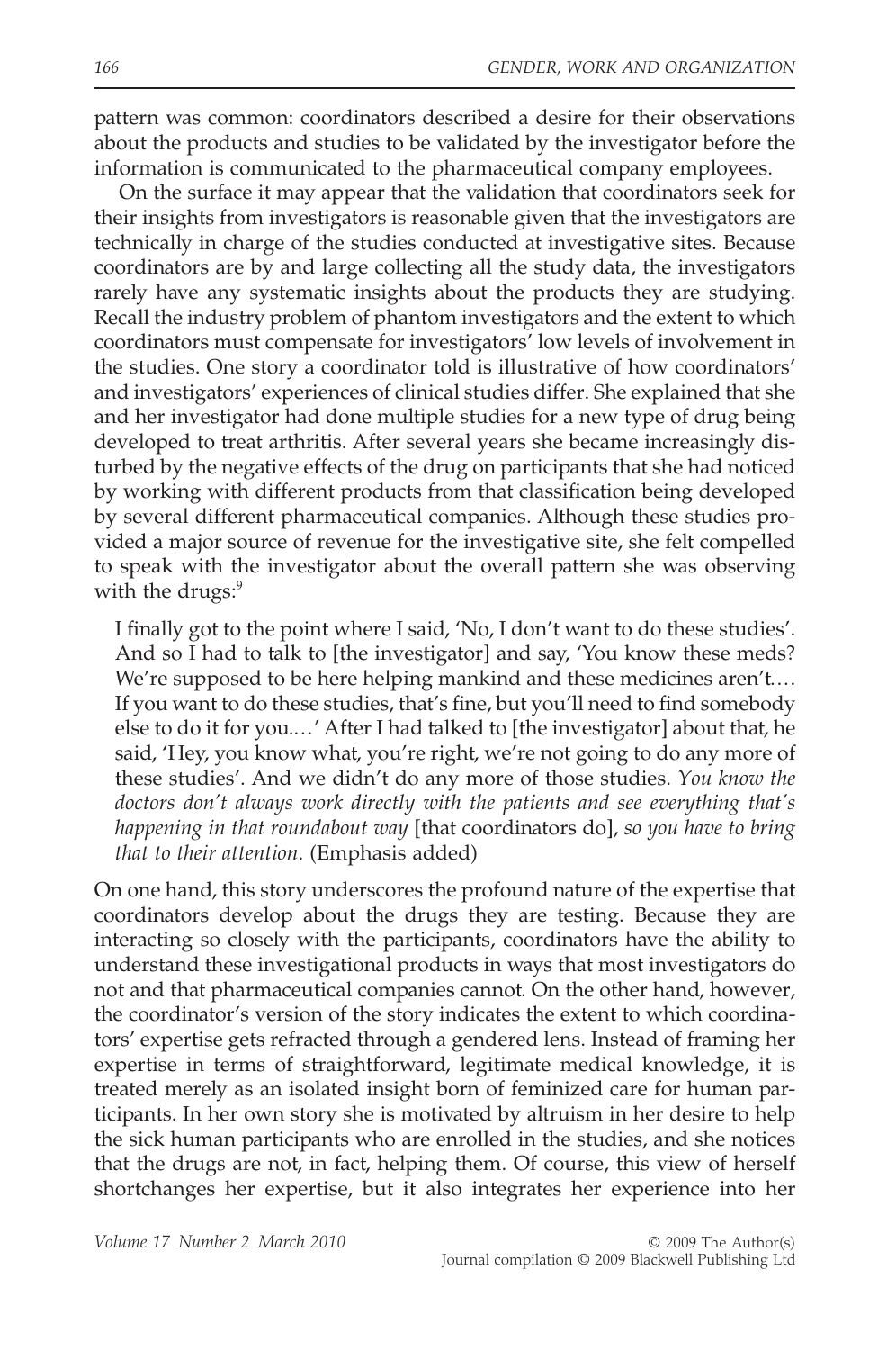feminized identity, which subordinates her knowledge to that of the investigator's. Moreover, at the organizational level, the illusion surrounding coordinators' limited medical expertise is maintained. Even though everyone working in the clinical trials industry is quick to admit that coordinators do most of the work for drug studies, few people admit that coordinators do more than manage the studies.

It should be noted that the coordinators' reports about the patterns they identify do often make their way back through the investigators to the pharmaceutical companies developing products, but that does not necessarily mean that the coordinators' concerns about the products will be acted on. In the case of the coordinator above, she was describing her experience with COX-2 inhibitors (for example, Vioxx, Celebrex and Bextra). One of these drugs, Vioxx, received national attention in late 2004 in response to evidence that this arthritis drug was producing heart problems, including heart failure and death, in patients. Concerns such as those of this coordinator perhaps should have been heeded during clinical development rather than after these products were made available on the market. $^{10}$  This story shows both the expertise of the coordinators and the delegitimization of that expertise because they are not given any formal, institutional authority to speak about their experiences during clinical development. Specifically, investigators may be called to testify before panels at the FDA, but coordinators, who are likely to be supplying those investigators with much of their information, are overlooked in the process.

In this section I have argued that the coordinators are not credited with clinical expertise  $-$  or, for that matter, financially compensated for it  $-$  even though they are the primary producers of information about the pharmaceutical products. In some respects the invisibility of the coordinators' expertise to the coordinators themselves as well as to the broader industry is reflective of the larger historical and institutional trends surrounding women's work and the gendering of labour. Although these political and economic arguments offering reasons why coordinators are not given more respect, authority and financial reward for the work they do are clearly sufficient for explaining their standing in the clinical trials industry, they cannot account for the coordinators' own hesitancy to embrace their expertise and to assert that the knowledge and skills they have are lacking in the investigators. As I have shown, the coordinators are not seeking credit for their insights but they are seeking close and personal relationships with the investigators. That these two things appear incongruent to coordinators is evidence of the gender subtext of the clinic.

# **Discussion**

This article has focused on the gendered dynamic of work in the clinical trials industry. Based on traditional doctor–nurse relationships, the investigator–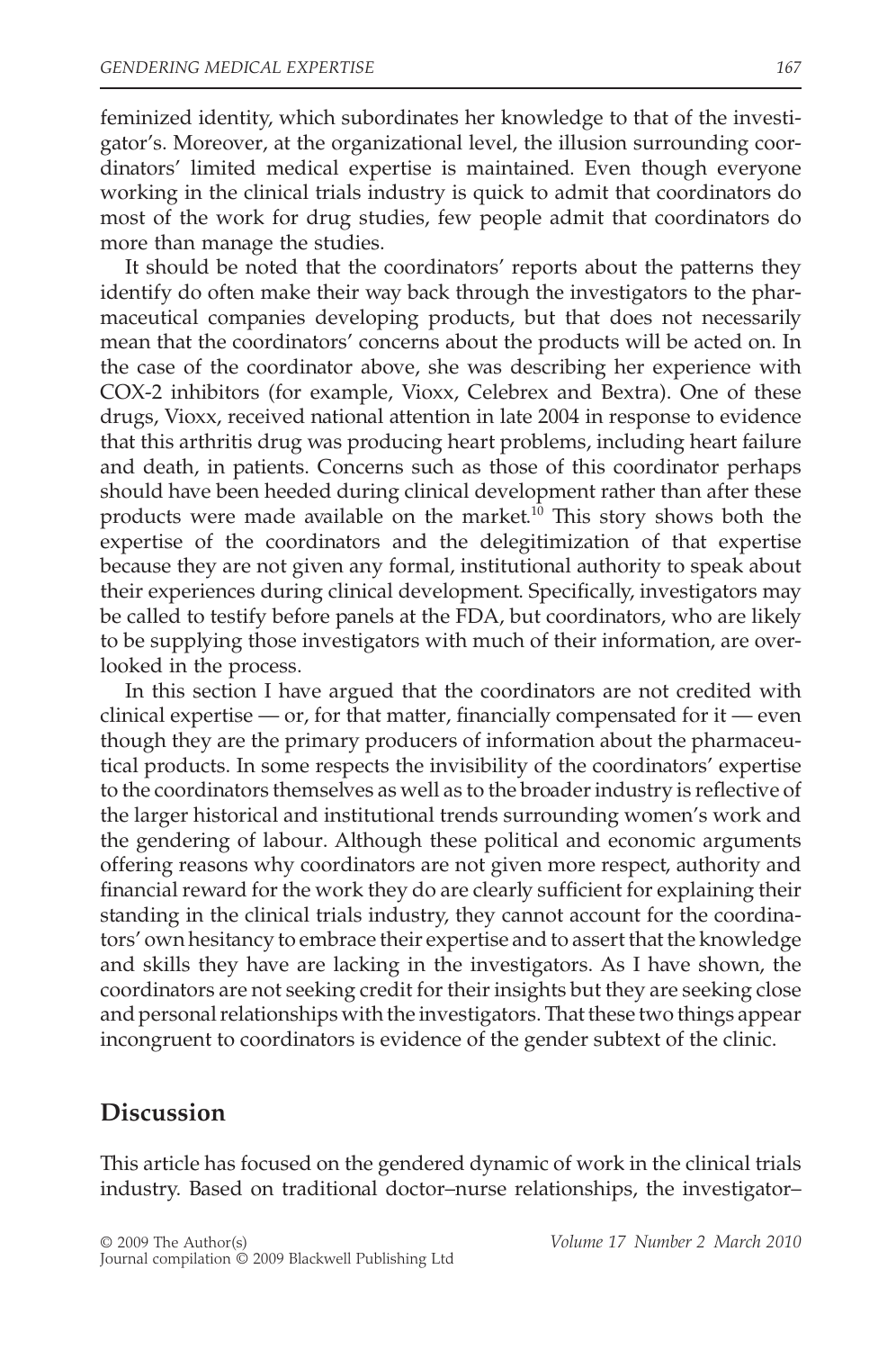coordinator relationship re-inscribes a gendered medical hierarchy into the emergent clinical trials industry. Because that hierarchy dictates that investigators and coordinators are not equals, the coordinators seek to establish relationships with the investigators through which the skills and expertise of the former are subordinated to those of the latter. Moreover, the important insights that coordinators have about the pharmaceutical products under investigation are passed through the investigators to the pharmaceutical companies, thereby shifting credit for that knowledge to investigators.

In the 1960s sociologists discussed what was called the doctor–nurse game (Stein, 1967) in which the role of nurses in the clinic was to be actively engaged in formulating treatment recommendations for patients but to do so in a passive and respectful manner that made the attending physicians appear authoritative and in charge. The doctor–nurse game is said to be obsolete in contemporary medicine because nurses simply stopped playing (Stein *et al.*, 1990; Weitz, 2003), but this is not to say that the power differences between the groups have eroded (Porter, 1992). Within the investigator– coordinator relationship a game is also at work in clinical interactions. In this case, it is not coordinators making decisions in a way that supports the investigators' authority. Instead, the coordinators are downplaying their knowledge and expertise about the clinical trial process and medicine more generally in exchange for a certain type of relationship with the investigators. The coordinators are seeking a closeness with the investigators that can be cultivated by deference and flattery. What is troubling about the rules of interaction is that the coordinators do not seem to perceive it as a game; rather, they buy into the subordinate role they play.

This example of what is predominantly women's work in pharmaceutical drug development serves to highlight the ways in which gender operates as a social structure (Risman, 2004) with effects on workplace authority and power. Not only do women perform gender in order to please their co-workers and superiors (Jackman, 1994; McGuire, 2000; Martin, 2006), but women in feminized fields such as research coordination perform gender in such a way as to obscure their own sophisticated levels of medical expertise. Borrowing from the work of Barbara Risman (1998), gender can be seen to be operating in the clinic on three levels: individual, interactional and institutional. On the individual level the coordinators participate in their own subordination by taking on highly gendered professional identities. At the same time the coordinators' interactions with investigators operate to highlight the investigators' expertise while undercutting the coordinators' own specialized knowledge and skills. Finally, the clinical trials industry contributes to the devaluing of coordinators' work through the uneven social and economic rewards, such as salary, status and recognition, associated with the investigators' and coordinators' positions in the larger organization. In addition, only the investigators are seen as experts about the products studied when concerns arise regarding their safety or efficacy.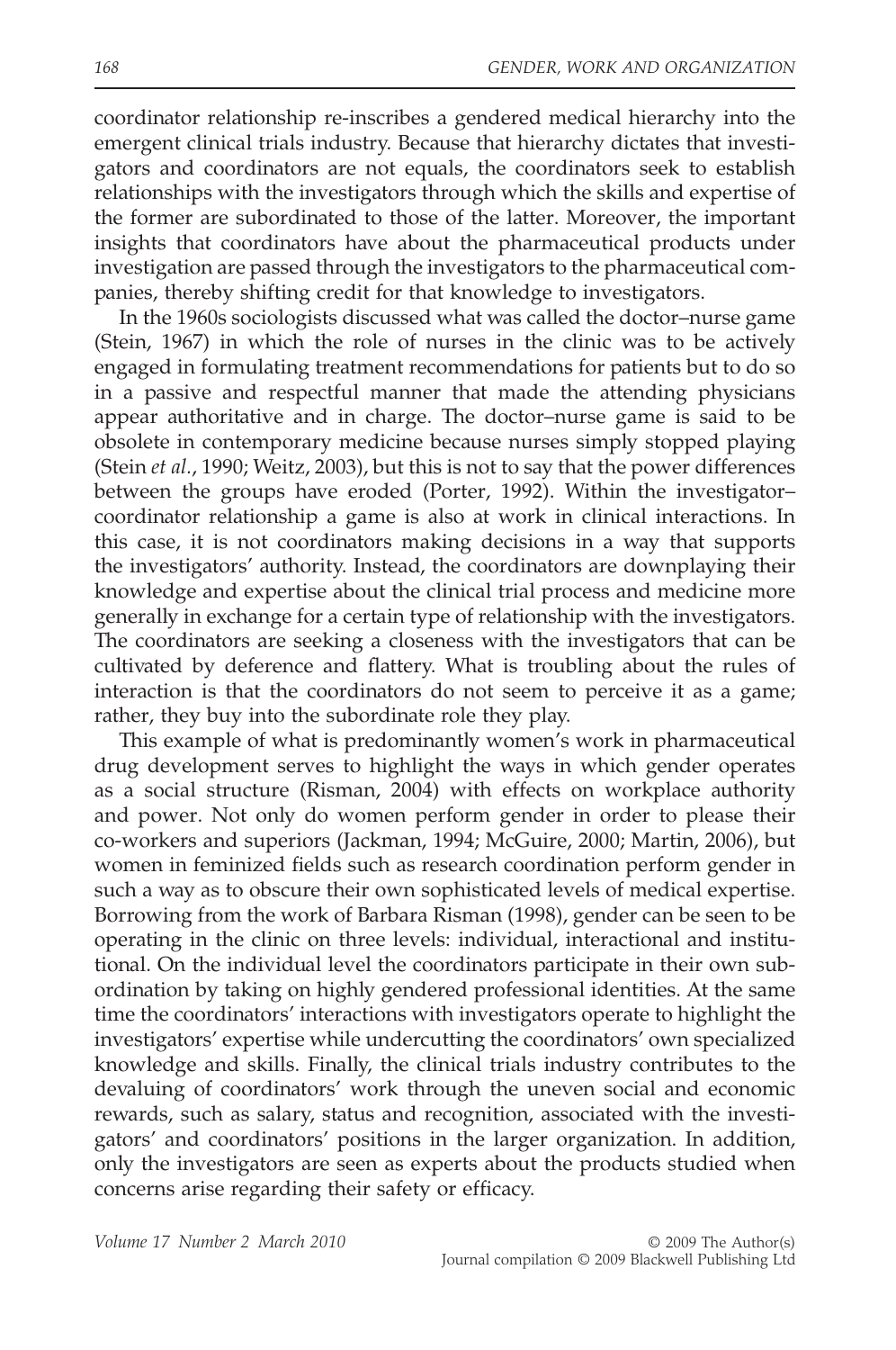The delegitimization of coordinators' work is interesting because of the active role that coordinators themselves play in their own subordination to investigators. Despite the significant progress that women have made toward equality in the workplace, feminized professional identities and the subordinated role that goes along with these identities continue to be rewarded by most industries, the healthcare sector in particular (Bolton, 2005). If women feel compelled to take on subordinate roles to be liked and respected, as is the case with coordinators, it is no wonder that women's work continues to be both undervalued and delegitimized. It seems that in the case of coordinators the compensatory benefits associated with their relationships with investigators matter much more to them than the subordination that results.

This is, of course, not to blame the victims for their subordination but rather to show the degree to which gendered hierarchies are entrenched in the workforce and specifically in the institution of medicine. Coordinators, like many women in feminized jobs, find themselves in a double bind. They must perform a particular gender identity to be accepted in the workplace but this same gender identity traps them in a subordinated position. Gender in these cases operates as both a powerful and constraining social structure because women must perform feminized roles to be accepted in the workplace but these same roles disallow the recognition of their expertise that could bring about institutional change. Thus, the challenge for feminist intervention in the workplace is to minimize the extent to which women's expertise becomes invisible within gendered structures of power.

#### **Notes**

- 1. Outsourcing has been experienced by many industries around the world, and the pharmaceutical industry is no exception. This shift in pharmaceutical research and development is illustrated by the fact that in 1990 over 80 per cent of all pharmaceutical-sponsored research was being done in academic centres and by 2005 only about 30 per cent of contracts were awarded to these same centres (CenterWatch, 2005). In place of universities, private sector for profit clinics have become the dominant site of clinical trials in the USA. This form of outsourcing has also been global, with pharmaceutical companies conducting clinical trials in most countries around the world. For a global perspective on these industry changes see McGee (2006).
- 2. Given the importance of coordinators in conducting clinical trials, it has been noted that more attention needs to be paid to their work and clinical role in discussions of the ethics of research using human participants (Davis *et al.*, 2002; Fisher, 2006).
- 3. Coordinators who are not nurses tend to have previously been receptionists or other employees of private practices before the physicians for whom they work started conducting pharmaceutical studies.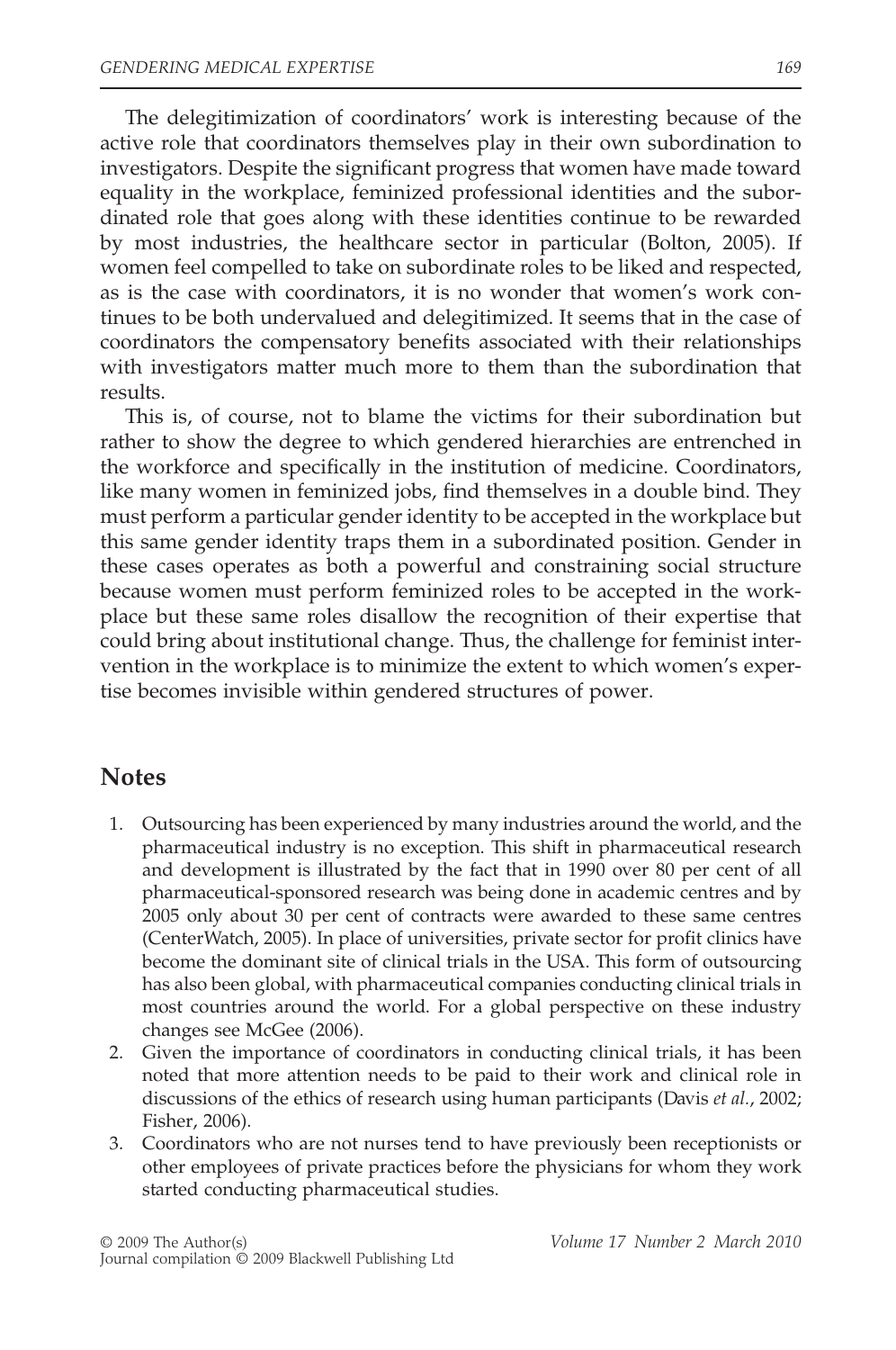- 4. Although care is not valued in a direct way by the clinical trials industry, it can and does have the indirect outcome of aiding in the retention of the human participants, which is extraordinarily important in drug development (Fisher, 2006, 2009; Mueller, 2001).
- 5. This is not to say that care is absent from the coordinators' work. On the contrary, it is an important part of their professional identity (Fisher, 2006; Mueller, 1997). The distinction made here is that care is not part of the job description.
- An organizational difference between the coordinators I studied and the nurses who are often the subject of sociological inquiry is the size of the workforce. Specifically, much of the analyses on nursing have taken hospitals as the locus of investigation, and nurses in these settings have a strong professional identity as a group. Coordinators, in comparison, can be the only one in their investigative site, especially in the private sector, and on average three coordinators work in a facility conducting pharmaceutical studies. Because they work in fewer numbers, coordinators may not develop the same type of collective identity that hospital nurses do. A better comparison might be between coordinators and private practice nurses.
- 7. During their interviews with me, it was not uncommon for male coordinators to volunteer their sexual orientation. All the male coordinators I spoke with considered themselves to be heterosexual, and they each took the opportunity to mention that the stereotype of the gay male nurse did not fit them. Evidently, they mobilize their heterosexuality as a defensive manoeuvre to assert their masculinity in a feminized professional role.
- 8. See Simpson (2004) for a more detailed discussion of men's responses to their own and their colleagues' identities in feminized workplaces.
- 9. Elsewhere I discuss how coordinators consciously construct their own understanding of research ethics, which deviates from more formalized discussions of ethics (Fisher, 2006).
- 10. This interview was conducted on 27 January 2004, months before the Vioxx story broke.

# **References**

- Acker, J. (1990) Hierarchies, bodies, and jobs: a theory of gendered organizations. *Gender & Society*, 4,1, 139–58.
- Adler, L.A. (1999) Discourses of flexibility and the rise of the 'temp industry,' or, how I met the 'Kelly Girl' commuting between public and private. *International Feminist Journal of Politics*, 1,2, 210–36.
- American Medical Association (2006) *Physician Characteristics and Distribution in the U.S*. 2006 edn. Chicago, IL: AMA Press.
- Benschop, Y. and Doorewaard, H. (1998) Six of one and half a dozen of the other: the gender subtext of Taylorism and team-based work. *Gender, Work & Organization*, 5,1, 5–18.
- Bolton, S.C. (2005) Women's work, dirty work: the gynaecology nurse as 'other.' *Gender, Work & Organization*, 12,2, 169–86.
- Brooks, I. and MacDonald, S. (2000) 'Doing life': gender relations in a night nursing sub-culture. *Gender, Work & Organization*, 7,4, 221–9.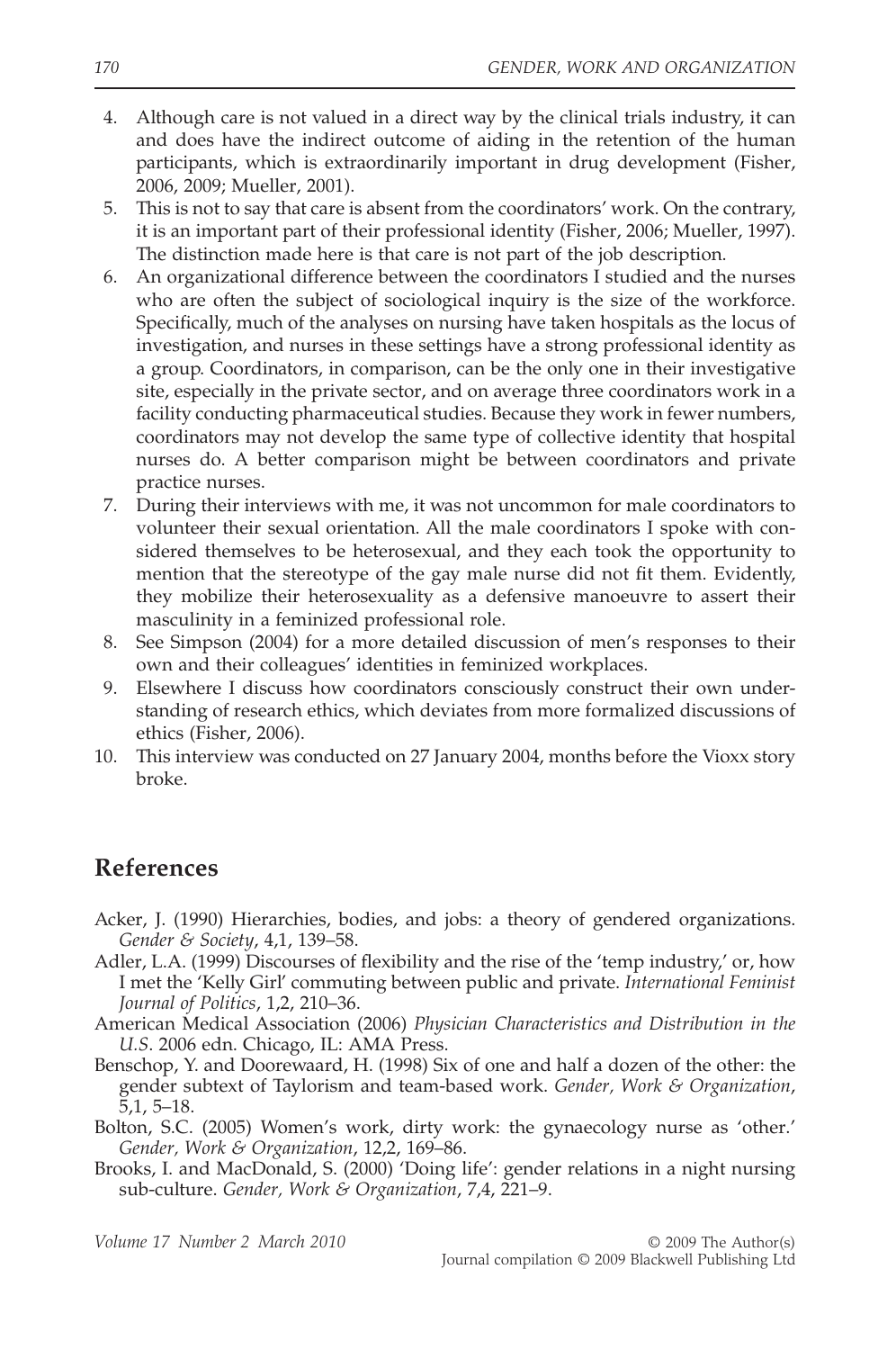CenterWatch (2003) *An Industry in Evolution*. Boston, MA: Thomson CenterWatch.

- CenterWatch (2005) *2005 State of the Clinical Trials Industry*. Boston, MA: Thomson CenterWatch.
- Chambliss, D.F. (1996) *Beyond Caring: Hospitals, Nurses, and the Social Organization of Ethics*. Chicago, IL: University of Chicago Press.
- Davis, A.M., Hull, S.C., Grady, C., Wilfond, B.S. and Henderson, G.E. (2002) The invisible hand in clinical research: the study coordinator's critical role in human subjects protection. *Journal of Law, Medicine, & Ethics*, 30,3, 411–19.
- Department of Health and Human Services (2004) Preliminary findings: 2004 National Sample Survey of Registered Nurses. Available online: at http://bhpr.hrsa.gov/ healthworkforce/reports/rnpopulation/preliminaryfindings.htm
- Duffy, M. (2005) Reproducing labor inequalities: challenges for feminists conceptualizing care at the intersections of gender, race, and class. *Gender & Society*, 19,1, 66–82.
- Fedor, C. and Cola, P. (2003) Preliminary results of the 'clinical researcher' coordinators' survey. *Clinical Researcher*, 3,4, 18–22.
- Fisher, J.A. (2006) Coordinating 'ethical' clinical trials: the role of research coordinators in the contract research industry. *Sociology of Health and Illness*, 28,6, 678–94.
- Fisher, J.A. (2009) *Medical Research for Hire: The Political Economy of Pharmaceutical Clinical Trials*. New Brunswick, NJ: Rutgers University Press.
- Fisher, S. (1995) *Nursing Wounds: Nurse Practitioners, Doctors, Women Patients and the Negotiation of Meaning*. New Brunswick, NJ: Rutgers University Press.
- Ginsberg, D. (2004) *Becoming a Successful Clinical Research Investigator*. Boston, MA: CenterWatch.
- Glaser, B.G. and Strauss, A.L. (1967) *The Discovery of Grounded Theory: Strategies for Qualitative Research*. Hawthorne, NY: Aldine de Gruyter.
- Hatcher, C. (2003) Refashioning a passionate manager: gender at work. *Gender, Work & Organization*, 10,4, 391–412.
- Jackman, M.R. (1994) *The Velvet Glove: Paternalism and Conflict in Gender, Class and Race Relations*. Berkeley, CA: University of California Press.
- Kennelly, I. (2002) 'I would never be a secretary': reinforcing gender in segregated and integrated occupations. *Gender & Society*, 16,5, 603–24.
- Kuhse, H. (1997) *Caring: Nurses, Women and Ethics*. Cambridge: Blackwell.
- Leland, J., Murr, A., Kalb, C., Wingert, P., Hager, M. and Gegax, T.T. (1997) 'A pill for impotence?' *Newsweek*, 17 November, 62–8.
- Lorber, J. (1995) *Paradoxes of Gender*. New Haven, CT: Yale University Press.
- Lorber, J. (2005) *Breaking the Bowls: Degendering and Feminist Change*. New York: Norton.
- McGee, P. (2006) Clinical trials on the move. *Drug Discovery & Development*, 2006, 9,6, 16–22.
- McGuire, G. (2000) Gender, race, ethnicity and networks: the factors affecting the status of employees' network members. *Work and Occupations*, 27,4, 500–23.
- Marcus, G. (1998) *Ethnography through Thick & Thin*. Princeton, NJ: Princeton University Press.
- Martin, P.Y. (2003) 'Said and done' versus 'saying and doing': gendering practices, practicing gender at work. *Gender & Society*, 17,3, 342–66.
- Martin, P.Y. (2006) Practicing gender at work: further thoughts on reflexivity. *Gender, Work & Organization*, 13,3, 254–76.
- Metcalfe, B. and Linstead, A. (2003) Gendering teamwork: re-writing the feminine. *Gender, Work & Organization*, 10,1, 94–119.
- Mueller, M.R. (1997) Science versus care: physicians, nurses and the dilemma of clinical research. In Elston, M.A. (ed.), *The Sociology of Medical Science and Technology*, Oxford: Blackwell.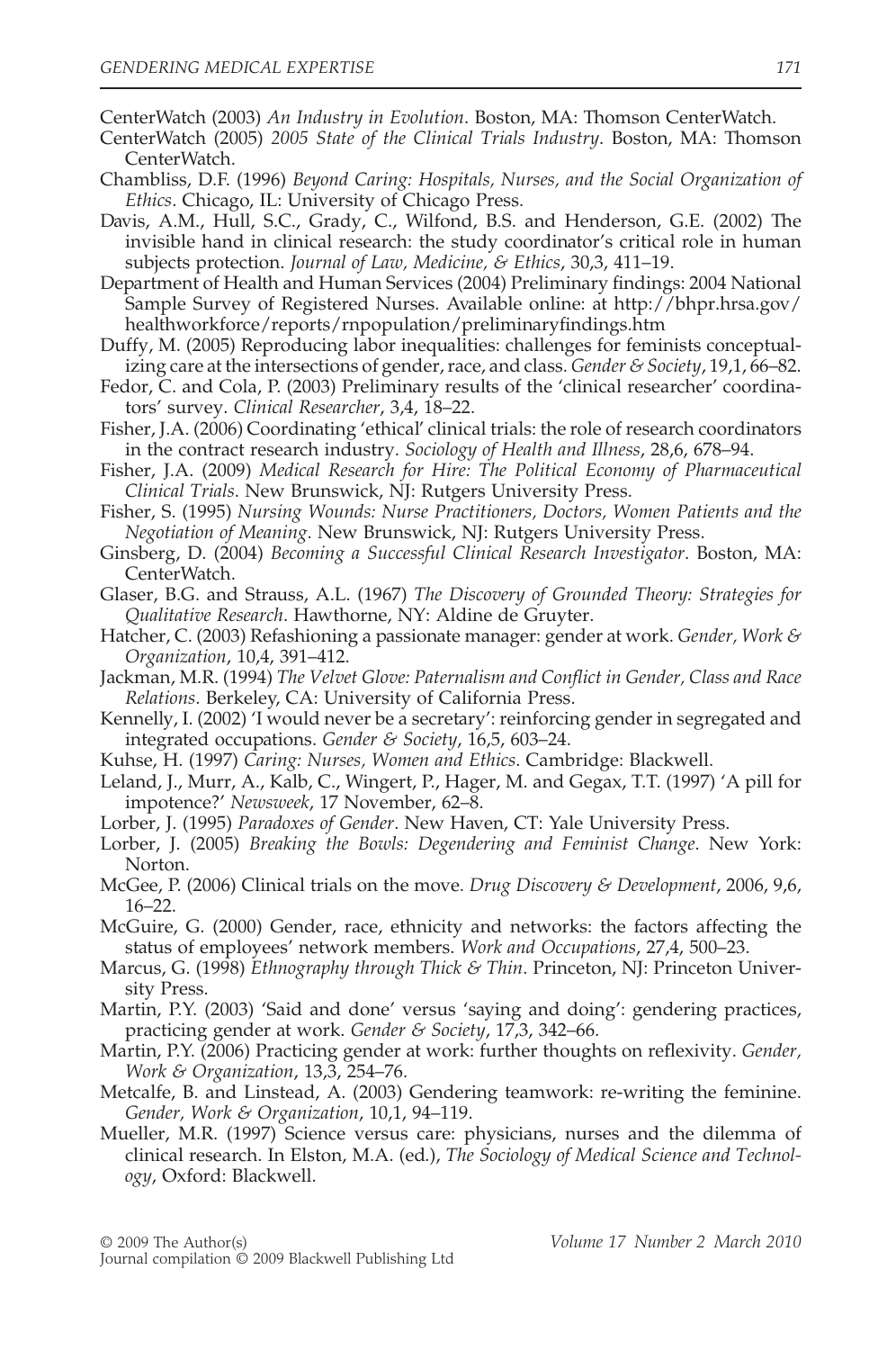- Mueller, M.R. (2001) From delegation to specialization: nurses and clinical trial coordination. *Nursing Inquiry*, 8,3, 182–90.
- Padavic, I. and Reskin, B. (2002) *Women and Men at Work*. Thousand Oaks, CA: Pine Forge Press.
- Pierce, J. (1995) *Gender Trials: Emotional Lives in Contemporary Law Firms*. Berkeley, CA: University of California Press.
- Porter, S. (1992) Women in a women's job: the gendered experiences of nurses. *Sociology of Health and Illness*, 14,4, 510–27.
- Radsma, J. (1994) Caring and nursing: a dilemma. *Journal of Advanced Nursing*, 20,3, 444–9.
- Rees, B. (2004) *The Construction of Management: Gender Issues and Competence Techniques in Modern Organizations*. London: Edward Elgar.
- Rees, B. and Garnsey, E. (2003) Analysing competence: gender and identity at work. *Gender, Work & Organization*, 10,5, 551–78.
- Reverby, S. (1987) *Ordered to Care: the Dilemma of American Nursing, 1850–1945*. New York: Cambridge University Press.
- Risman, B.J. (1998) *Gender Vertigo: American Families in Transition*. New Haven, CT: Yale University Press.
- Risman, B.J. (2004) Gender as a social structure: theory wrestling with activism. *Gender & Society*, 18,4, 429–50.
- Rosser, S.V. (2004) *The Science Glass Ceiling; Academic Women Scientists and the Struggle to Succeed*. New York: Routledge.
- Sandelowski, M. (2000) *Devices and Desires: Gender, Technology, and American Nursing*. Chapel Hill, NC: University of North Carolina Press.
- Schwalbe, M., Godwin, S., Holden, D., Schrock, D., Thompson, S. and Wolkomir, M. (2000) Generic processes in the reproduction of inequality: an interactionist analysis. *Social Forces*, 79,2, 419–52.
- Simpson, R. (2004) Masculinity at work: the experiences of men in female dominated occupations. *Work, Employment & Society*, 18,2, 349–68.
- Smith, D.E. (1987) *The Everyday World as Problematic: A Feminist Sociology*. Boston, MA: Northeastern University Press.
- Smith, D.E. (1990) *The Conceptual Practices of Power: A Feminist Sociology of Knowledge*. Boston: Northeastern University Press, MA.
- Smith, D.E. (2005) *Institutional Ethnography: A Sociology for People*. New York: AltaMira.
- Smith, V. (1990) *Managing in the Corporate Interest: Control and Resistance in an American Bank*. Berkeley, CA: University of California Press.
- Speedy, S. (1987) Feminism and the professionalisation of nursing. *The Australian Journal of Advanced Nursing*, 4,2, 20–8.
- Statham, A., Miller, E.M. and Mauksch, H.O. (eds) (1988) *The Worth of Women's Work: A Qualitative Synthesis*. Albany, NY: State University of New York Press.
- Stein, L. (1967) The doctor–nurse game. *Archives of General Psychiatry*, 16,6, 699–703.
- Stein, L., Watts, D.T. and Howell, T. (1990) The doctor–nurse game revisited. *New England Journal of Medicine*, 322,8, 546–9.
- Strauss, A.L. (1985) *Social Organization of Medical Work*. Chicago, IL: University of Chicago Press.
- Tichenor, V.J. (2005) *Earning More and Getting Less: Why Successful Wives Can't Buy Equality*. New Brunswick, NJ: Rutgers University Press.
- Tronto, J.C. (1993) *Moral Boundaries: A Political Argument for an Ethic of Care*. New York: Routledge.
- Wajcman, J. (1998) *Managing like a Man: Women and Men in Corporate Management*. University Park: Penn State University Press.
- Weitz, R. (2003) *Sociology of Health, Illness, and Health Care. Belmont*, CA: Wadsworth.